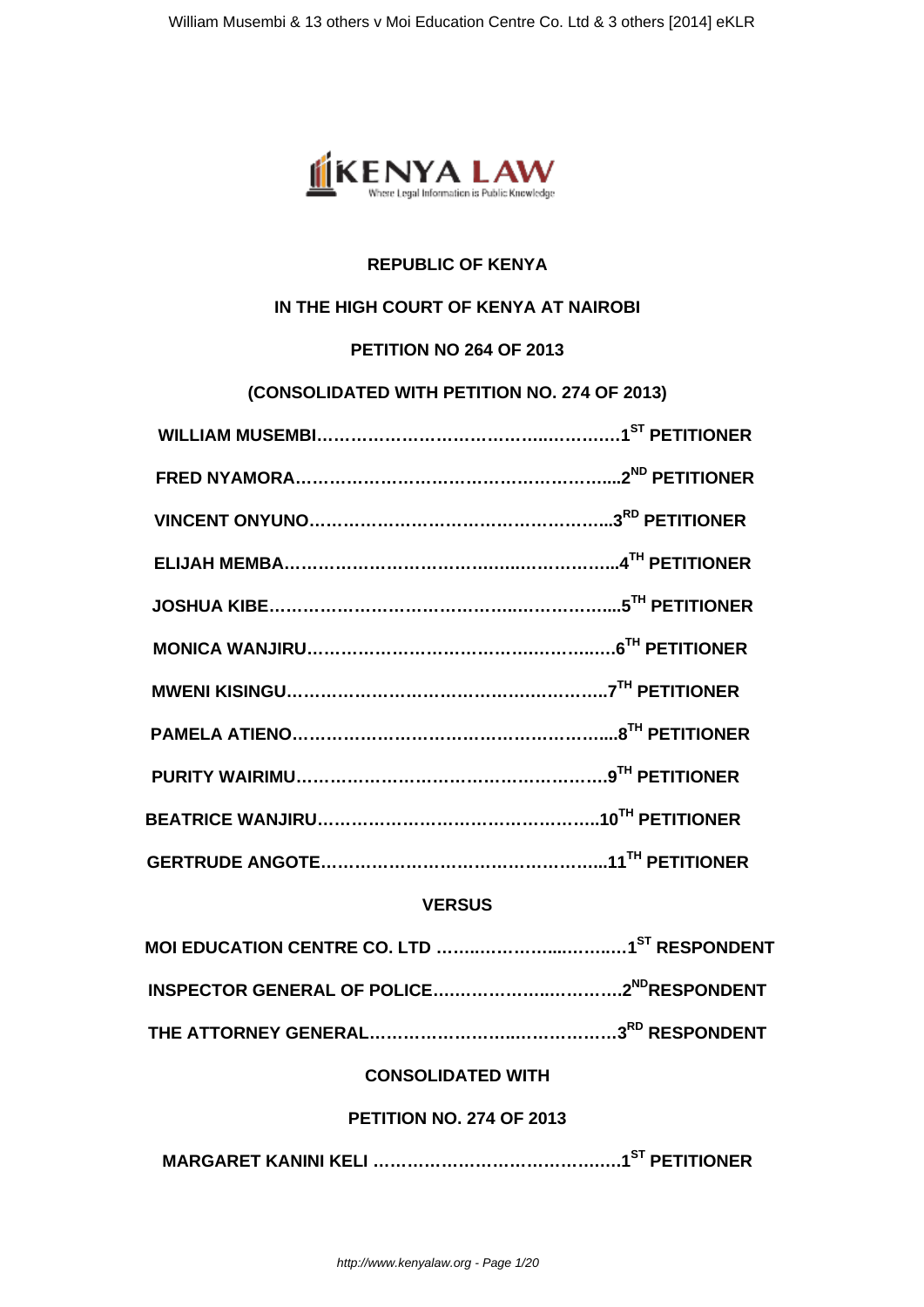# **ROSELINE MISINGO…………………………………………...2ND PETITIONER**

**JOSEPH MWAURA KAMAU……………………………............3RD PETITIONER**

**(on their own behalf and on behalf of 15 other residents of**

**Upendo City Cotton Village at Souch C Ward**

#### **VERSUS**

| THE CABINET SECRETARY FOR LANDS HOUSING |  |
|-----------------------------------------|--|
|                                         |  |
|                                         |  |

#### **JUDGMENT**

#### **Introduction**

- 1. The petitioners approached this court by way of these two petitions alleging violation, among others, of their right to housing guaranteed under Article 43 of the Constitution. They allege that they were all residents of City Cotton and Upendo villages situated in Nairobi, South C Ward, in which they have been living since the late 1960s.
- 2. The 10 petitioners in Petition No. 264 of 2013 have filed the petition on their own behalf and on behalf of 326 other residents of City Cotton/Upendo villages. The 11<sup>th</sup> petitioner is the Executive Director of Kituo Cha Sheria, a non-governmental organization that provides legal aid to indigent persons. Their petition is filed against the Moi Educational Centre Limited as the 1<sup>st</sup> respondent, the **Inspector General of Police** as the 2nd respondent, and the **Attorney General** as the 3<sup>rd</sup> respondent.
- 3. They first approached the court by way of a notice of motion and petition dated 13<sup>th</sup> May 2013. They were directed to serve the petition but no interim orders were issued. It appears that they then engaged, in the view of the respondents, in forum shopping, as they filed Petition No. 274 of 2013 over the same subject matter, alleging that they were threatened with eviction. They were in that case given interim orders. Their Counsel subsequently explained the non-disclosure on the basis that the petitioners in Petition No. 274 of 2013 did not know that the larger group had already filed Petition No. 264 of 2013.
- 4. The petitioners in Petition No. 274 of 2013 lodged their petition against the **Moi Educational Centre Limited**, the **Inspector General of Police, the Attorney General** and the **Cabinet Secretary for Lands, Housing and Urban Development**. The petitions were consolidated on  $12<sup>th</sup>$  November 2013 and the petitioners given leave to amend their petition, which was done by way of the amended petition dated  $26<sup>th</sup>$  July 2013 and supported by an affidavit sworn by Mr. William Musembi, the 1<sup>st</sup> petitioner.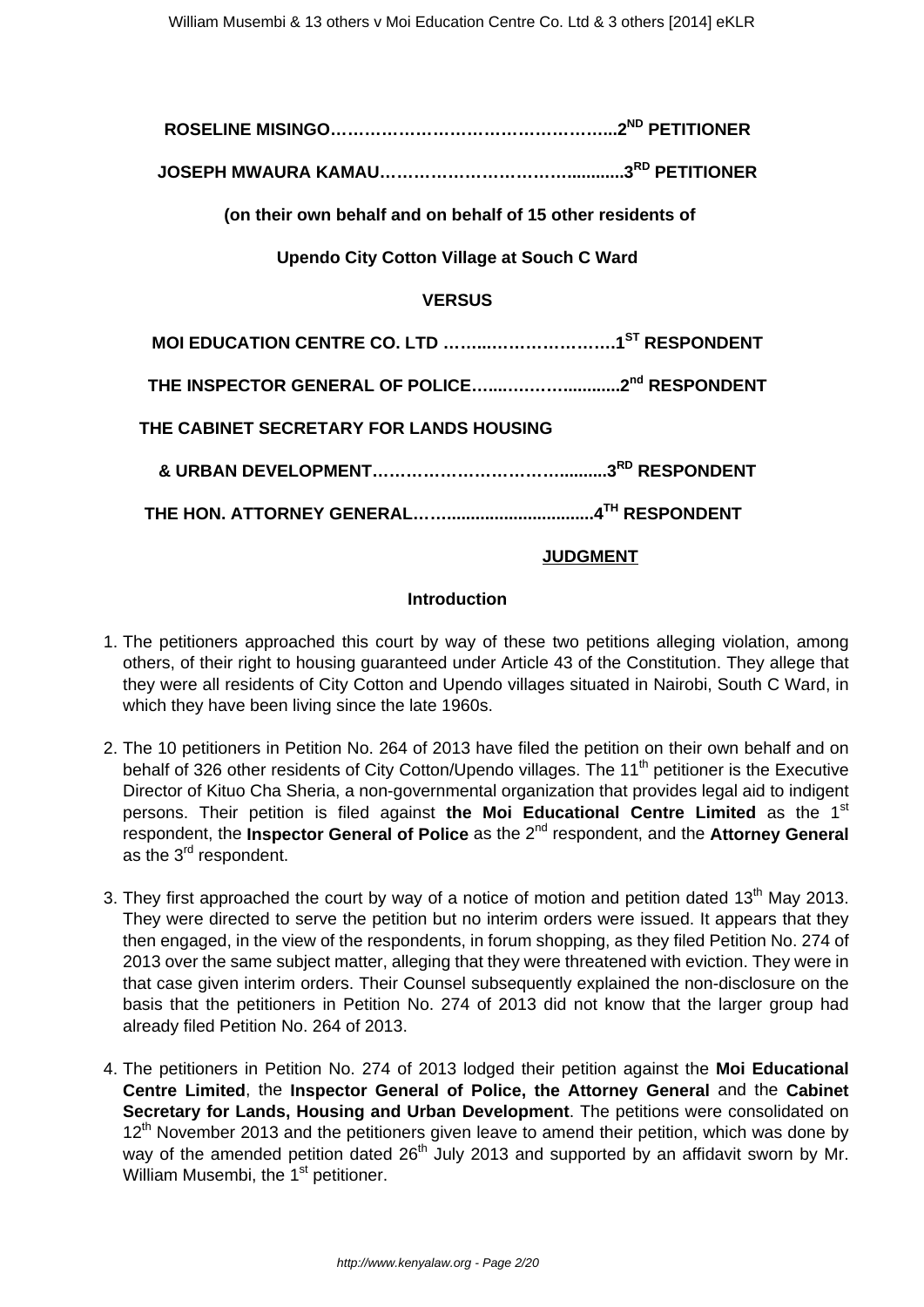#### **The Petitioners' Case**

- 5. The petitioners' case is set out in the amended petition dated 26th July 2013 and supported by the affidavit sworn by the  $1<sup>st</sup>$  petitioner on the same date. The  $1<sup>st</sup>$  petitioner has also sworn a further affidavit in support of the petition on  $5<sup>th</sup>$  February 2014. They also filed written submissions and authorities.
- 6. The petitioners' claim arises out of their alleged forced eviction and the demolition of their homes on  $10<sup>th</sup>$  and  $17<sup>th</sup>$  May 2013 by persons alleged to have been acting on behalf of the 1<sup>st</sup> respondent and guarded by officers of the  $2<sup>nd</sup>$  respondent. The eviction and demolition was from land alleged to be owned by the  $1<sup>st</sup>$  respondent.
- 7. The affidavits sworn in support of the two initial petitioners by Mr. William Musembi in Petition No. 264 of 2013 and Ms. Margaret Kanini Keli in Petition No. 274 of 2013 are essentially in the same terms. These averments are repeated in the affidavit in support of the Amended Petition sworn by Mr. Musembi on  $26<sup>th</sup>$  July 2013. It is useful to set out the facts of the case as they emerge from the said affidavit.
- 8. The 1<sup>st</sup> petitioner avers that he swears the affidavit on behalf of his co-petitioners, a list of whom is annexed to the affidavit. I note that while the petition is said to be brought by the 10 named petitioners on their own behalf and on behalf of 326 other petitioners contained in a list annexed to the petition, the list contains some 388 names, some of whom have not signed the list or indicated their national identity card numbers.
- 9. At any rate, the petitioners aver that the 336 petitioners were formerly residing in City Cotton and Upendo Villages, shanty informal wood and mabati settlements constructed on a portion of approximately 3 acres on LR No 209/11207 – Nairobi, situate off Langata Road next to Wilson Airport, Nairobi. The said LR No 209/11207 measures approximately 8.579 hectares in total. They allege that they had been living on the said land since 1968, and that the land was unalienated public land where only government houses Nos HG785 and HG 852 were erected.
- 10. They allege that upon moving to the said land, they erected semi- permanent houses and business structures, including bars, that were officially supplied with electricity power and water, and that they were licensed to carry on their businesses on the land by agencies of the Government of Kenya.
- 11. Mr. Musembi depones that sometime in the 1980s, the  $1<sup>st</sup>$  respondent invaded the suit land and evicted about 200 families from City Cotton village, and that the said families were settled in Fuata Nyayo village, South B Estate, Nairobi, through the influence of then President Daniel Arap Moi. The 1<sup>st</sup> respondent then build a private primary school, the **Moi Educational Centre**.
- 12. The petitioners aver that the then President, Daniel Arap Moi, indicated at public rallies that they and the rest of the residents of City Cotton and Upendo Village would eventually be relocated from the suit land and given alternative land, but that this was never done. Instead, in January 1991, while the petitioners were already in occupation of the suit land, the government unlawfully allotted 8.579 hectares of the suit land to the  $1<sup>st</sup>$  respondent.
- 13. The petitioners have annexed a copy of the  $1<sup>st</sup>$  respondent's title to the land in dispute, as well as an excerpt from the **Report of the Commission of Inquiry into the Illegal/Irregular Allocation of Public Land**, **June 2004 (the Ndung'u Report**) which they aver shows that the land was illegally or irregularly allocated to the  $1<sup>st</sup>$  respondent and recommends revocation of its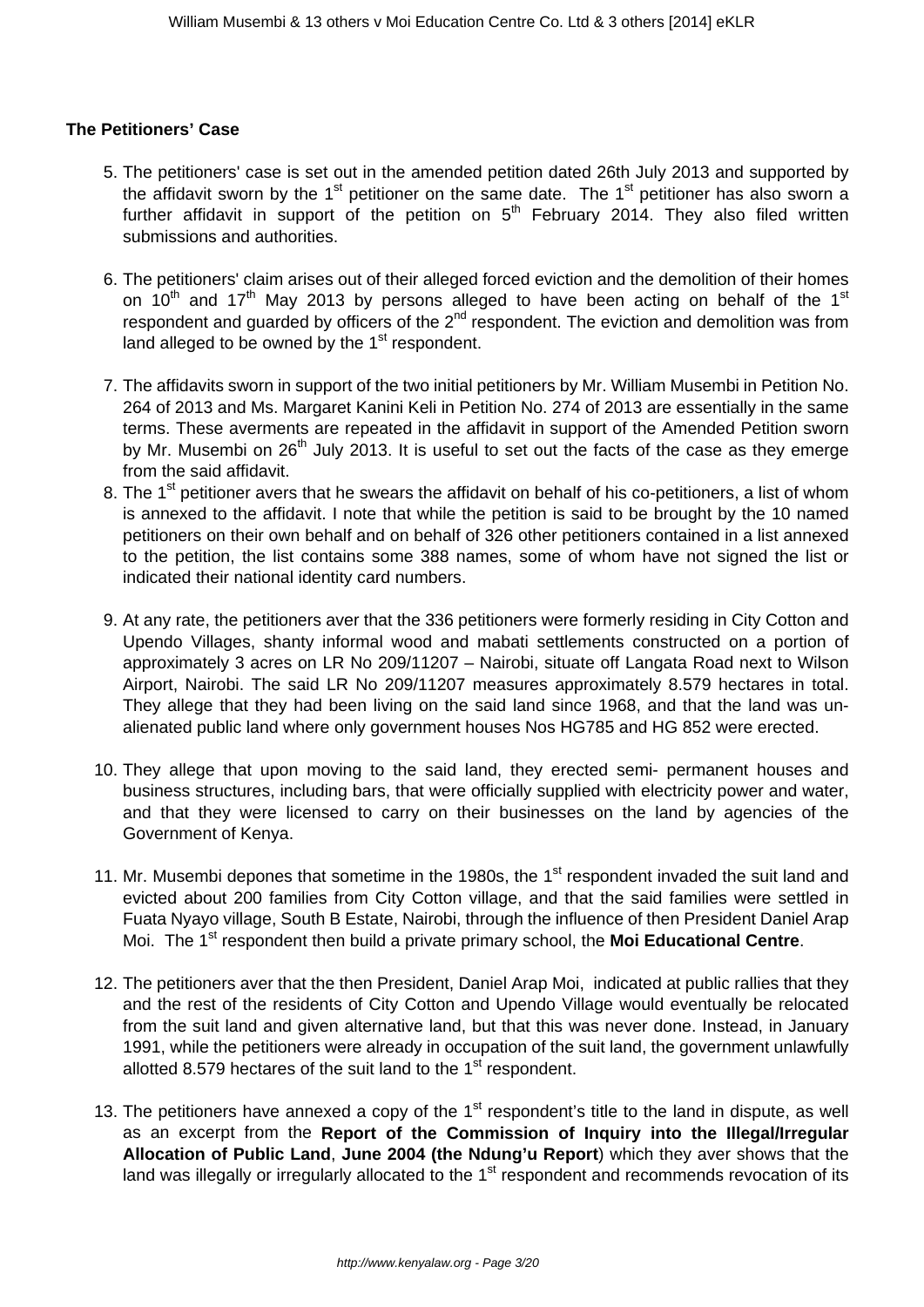title.

- 14. The petitioners allege that they and the other villagers continued to reside in the village, and their children attended the nearby public primary schools. A list of the petitioners' primary school going children, their ages and the schools they attended is annexed to Mr. Musembi's affidavit as **"WM3"**.
- 15. Mr. Musembi avers that all the respondents have always been aware of the existence of City Cotton and Upendo villages on the said land. He tenders as evidence a certificate of registration of the petitioners' self-help group known as **"City Cotton Community Based Organization**" issued on 14<sup>th</sup> April 2009 by the then Nairobi West District Gender and Social Development Officer.
- 16. With respect to the events immediately precipitating the filing of this petition, the petitioners aver that on  $10<sup>th</sup>$  and  $17<sup>th</sup>$  of May 2013, a gang of about 300 rowdy male youths armed with crude weapons including rungus, pangas, simis, axes, whips and metal bars, guarded by armed and unformed police officers from Lang'ata Police Station, invaded the larger City Cotton village and violently demolished several dwelling houses and business structures.
- 17. They assert that the demolition carried out on  $10<sup>th</sup>$  and 17<sup>th</sup> May 2013 did not affect the residents of Upendo village, but that thereafter, the same gang and police officers using a "caterpillar" truck, continued to demolish the remaining dwelling houses and business structures on both City Cotton and Upendo villages and burned down building materials. By 30<sup>th</sup> May 2013, none of the structures that had been erected in the two villages was standing.
- 18. It is their case that during the brutal and violent eviction, they were not allowed to salvage any of their possessions, which were looted by the gang of youths while the police shot at the petitioners; that the gang of youths committed numerous crimes including attempted rape, assault, indecent assault, theft and arson; and that the petitioners could not report the commission of the said crimes to the police as it is the police who were overseeing the crimes.
- 19. The petitioners claim that they were not, prior to the eviction, furnished with any warning, notice to vacate or eviction order from a court of law; that the respondents refused to engage in any discussions or consultations on the threatened demolitions and evictions despite the request to do so by Kituo Cha Sheria in its letter dated 15<sup>th</sup> May 2013 addressed to the 1<sup>st</sup> respondent, the area Chief and the Officer Commanding Station (OCS), Lang'ata Police Station.
- 20. The petitioners allege that it is only after the evictions that the OCS Lang'ata Police Station served them with an order for levying distress purportedly issued against the 4<sup>th</sup> petitioner, **Elijah Memba** and one **Milcah Wanjiru** by the Chief Magistrate's Court at Milimani Commercial Courts in **Misc. Application No 303 of 2013.** The order was allegedly issued to one **Kangeri Wanjohi** t/a **Kindest Auctioneers** in favour of the 1<sup>st</sup> respondent on the basis that the 4<sup>th</sup> petitioner and the said Milcah Wanjiru were tenants of the 1<sup>st</sup> respondent and were in arrears of rent of Kshs 960,000/-.
- 21. The petitioners aver that it is this order that the gang of youths and the respondents executed in demolishing the two villages and evicting the residents; that the said **Elijah Memba** and **Milkah Wanjiru** deny ever having entered into a lease agreement in 2011 with the respondent or that they ever lived in any premises owned by the  $1<sup>st</sup>$  respondent; that they build their own shacks when they moved into the land in 1979 and 1973 respectively; and they term the purported lease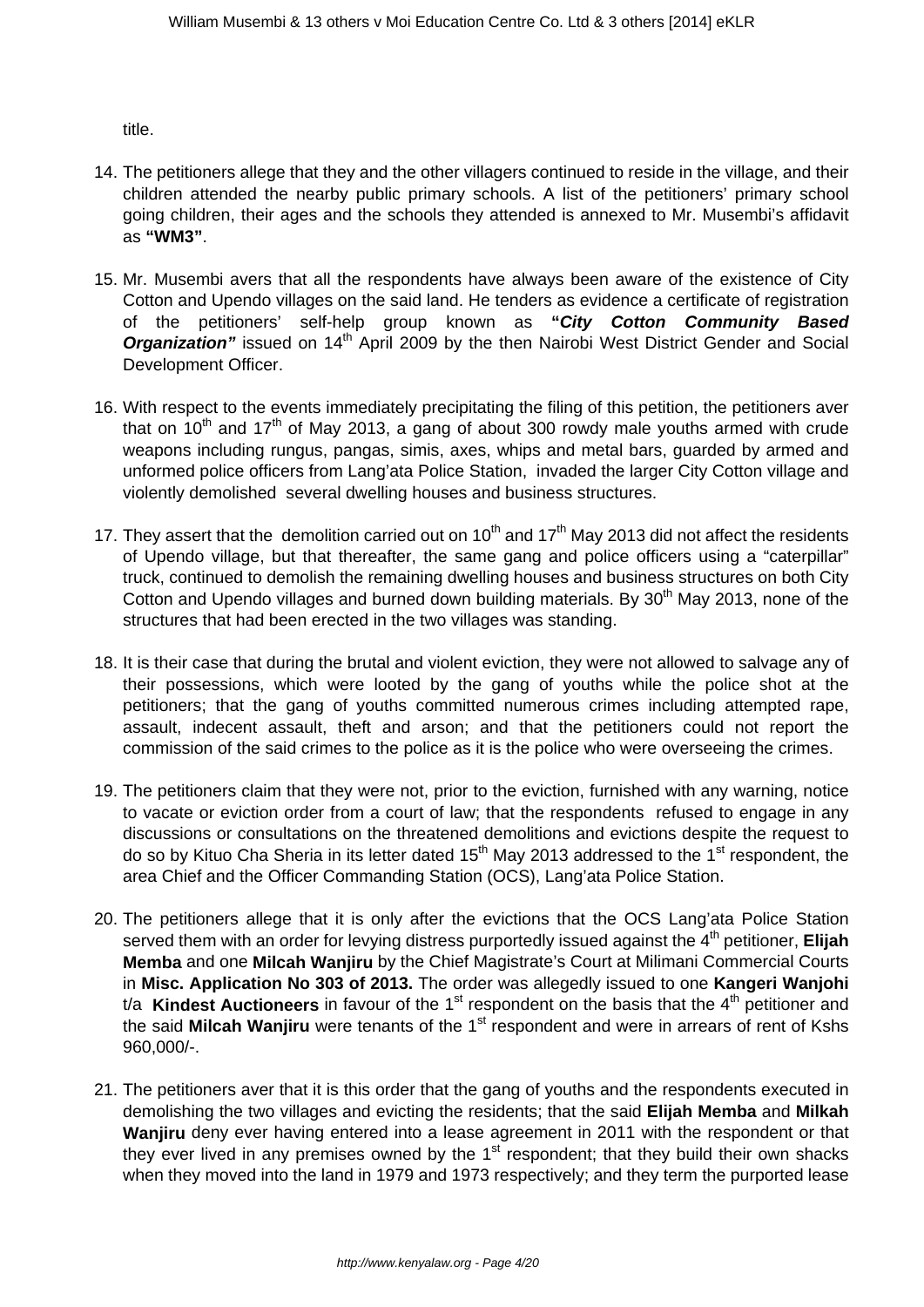agreement between them and the  $1<sup>st</sup>$  respondent annexed to the application before the Chief Magistrate's Court as outright forgeries which they have reported to the police.

22. The petitioners allege violation of the rights of the elderly, a list of whom is annexed to the  $1<sup>st</sup>$ petitioner's affidavit, the rights of children whom, as a result of the demolition, have been rendered homeless and have dropped out of school; and the petitioners' right to a livelihood as many of them were casual labourers in the nearby industrial area and are no longer able to seek employment there.

#### **The Submissions**

- 23. Learned Counsel for the petitioners, Mr. Mureithi, submitted that as the evictions and demolition are expressly admitted by the respondents, it is common ground that such evictions did indeed take place. It was also his submission that as the 1st respondent has conceded that there was no court order despite the  $2^{nd}$  respondent alleging that it had acted on the basis of a court order, such order as the  $2<sup>nd</sup>$  respondent alleges to have acted in enforcement of must have been obtained fraudulently.
- 24. The petitioners assert that the rights that were violated by the respondents, namely the right to dignity, security of the person, housing under Article 43 and the rights of children and the elderly guaranteed under Article 53 and 57 respectively apply horizontally as against the 1<sup>st</sup> respondent. They rely for this proposition on the decisions in **Isaac Ngugi vs Nairobi Hospital High Court Petition No. 407 of 2012; Irene Grootboom and Others vs The Government of the Republic of South Africa and Others (2001) (1) SA 46** and **Mitu Bell vs Kenya Airports Authority High Court Petition No. 164 of 2012**. It is also their contention that the right to housing also entails the duty not to do anything to violate the right, and the need for due process to be followed.
- 25. With regard to the liability of the  $2^{nd}$  and  $3^{rd}$  respondents, the petitioners submit that these respondents are liable because they supervised the demolition; that as state actors, they have a duty to ensure that there is no violation of rights; that the two respondents were purporting to enforce an order of distress for rent against two of the petitioners for rent owed to the  $1<sup>st</sup>$ respondent, yet the order did not authorize eviction; and that an order for distress for rent cannot translate to an eviction order. They pray that their petition be allowed and the following orders granted:
	- **a. A declaration that the demolition of the houses and business structures of the petitioners and their forced eviction without provision of alternative land and/or shelter/accommodation is a violation of the petitioners' fundamental rights to inherent human dignity, security of the person, right to life, accessible and adequate housing, prohibition of forced evictions, reasonable standards of sanitation, health care services, to clean and safe water in adequate quantities and to be free from hunger guaranteed by Articles 26(1),(3), 28, 29(c),(f), 43(1) as read with 20(5) and 21(1),(2) and (3) of the Constitution of Kenya 2010.**
- **b. A declaration that the demolition of houses and business structures of the petitioners and their forced eviction without service of any notice in writing or information and/or decisions regarding the threatened eviction is a violation of the petitioners' fundamental right to information guaranteed by Article 35(1)(a) and (b) of the Constitution of Kenya 2010.**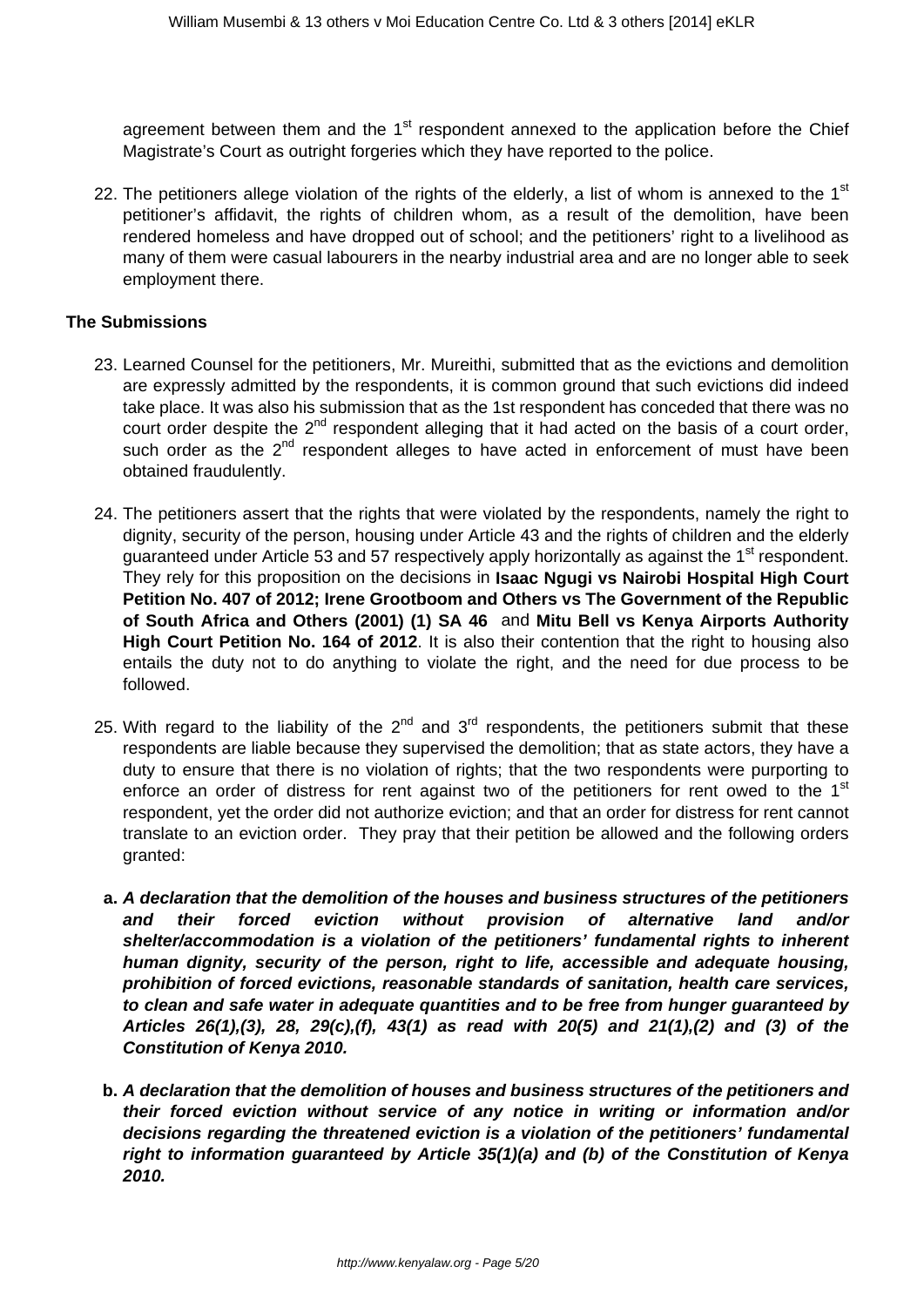- **c. A declaration that the demolition of houses of the petitioners without according their children alternative shelter and/or accommodation is a violation of the fundamental rights of children to basic nutrition, shelter and healthcare and protection from abuse, neglect and all forms of violence and inhuman treatment and to basic education guaranteed by Article 53(1)(b),(d) and (2) as read with Article 21(3) of the Constitution of Kenya, 2010 and article 28 of the Convention on the Rights of the Child.**
- **d. A declaration that the demolition of houses of the petitioners who are elderly persons without according them alternative shelter and/or accommodation is a violation of the fundamental rights of the elderly of pursuit of personal development, to live in dignity, respect and free from abuse and to receive reasonable care and assistance from the State guaranteed by Article 57(b),(c) and (d) as read with Article 21(3) of the Constitution of Kenya, 2010.**
- **e. A declaration that the 1st respondent unlawfully, illegally and/or irregularly acquired the suit land LR No LR No 209/11207 NAIROBI and has no lawful, legal title to the same or any superior rights over the same as against the petitioners.**
- **f. An order of mandatory injunction do issue compelling the respondents to forthwith jointly and severally;**
- **i. Furnish the Petitioners and this Honorable Court with all relevant written information containing details of; a. The status of ownership of the said LR No 209/11207-Nairobi and its entire history.**
- **b. The decision/s and reasons for the intended demolition of houses and structures, eviction notices, court order/s and/or any other written authority authorizing the demolition of houses and structures of the Petitioners from LR No 209/11207 Nairobi.**
- **c. Information exhibiting any efforts or plans by the respondents to provide alternative land or shelter or accommodation to the petitioners.**
- **ii. Provide the petitioners with alternative land or accommodation or shelter**
- **g. An order of mandatory injunction do issue compelling the 1st respondent to:**
- **i. forthwith surrender the suit land LR No 209/11207 Nairobi together with all improvements, structures, buildings and developments thereon to the National Land Commission.**
- **ii. Render a true, faithful and accurate account of the profits made arising from the use of the suit land LR No 209/11207 – Nairobi.**

 **j) General damages for violations of the petitioners' fundamental rights and freedoms in prayers (a) to (d) above.**

**k) Exemplary damages for highhanded, oppressive and arbitrary violation of the petitioners' fundamental rights and freedoms.**

**l) Costs of this petition**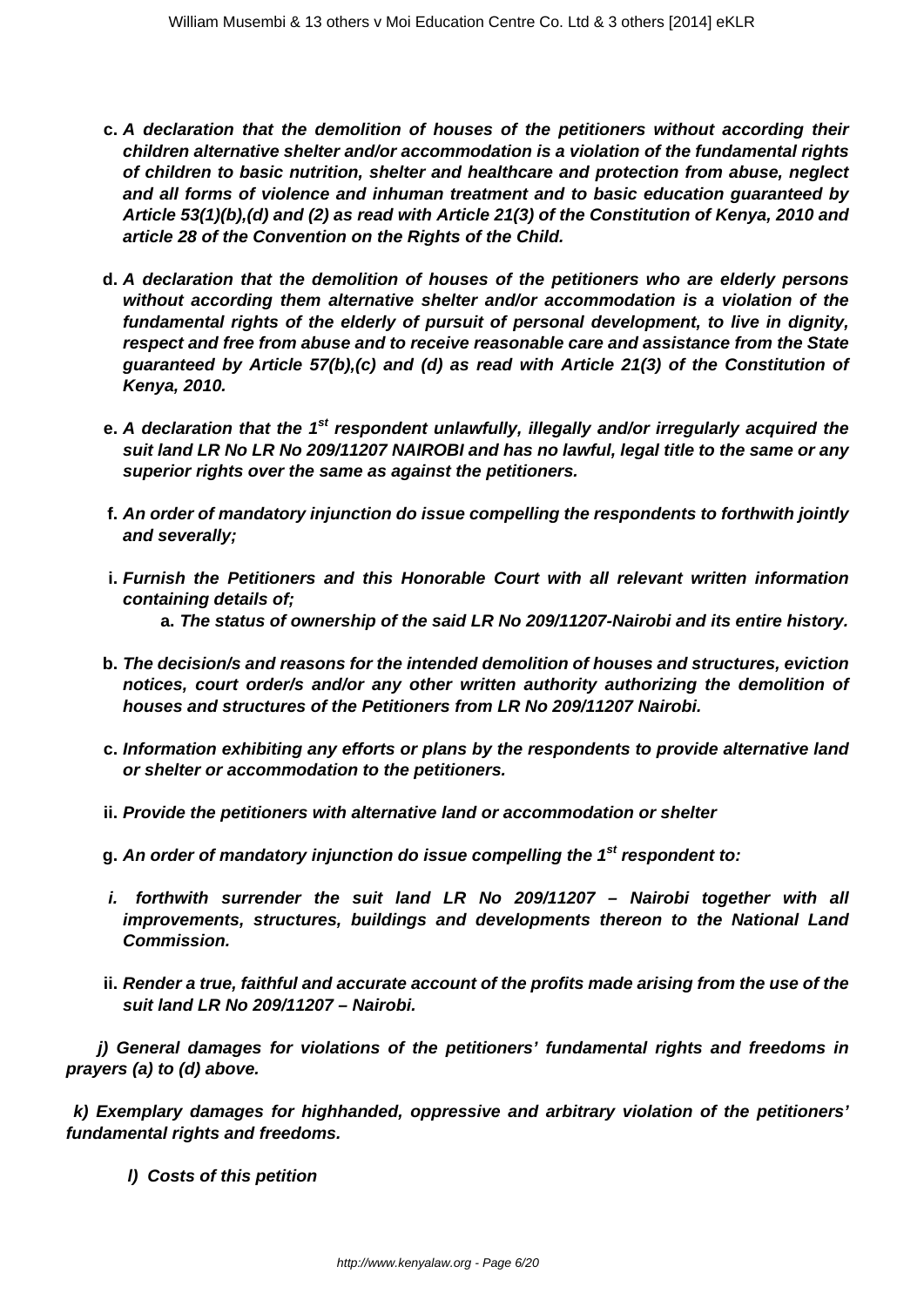#### **m) Interest on prayers (j) to (i) above**

# **The 1st Respondent's Case**

- 26. The respondent opposed the petition and filed an affidavit in reply sworn by **Mr. Paul Chemng'orem,** the Chairman of the Board of Management of the 1<sup>st</sup> respondent, on 3<sup>rd</sup> September 2013, as well as submissions and authorities. The  $1<sup>st</sup>$  respondent denies the bulk of the averments by the petitioners, terming them as unsubstantiated and inadmissible in law. Its case as presented by its learned Counsel, Ms. Manyarky, is that while it did carry out the evictions of the petitioners from its land, it is not liable for the alleged violation of the petitioners' rights as it is a private citizen, and that it is only the state that is liable with respect to the petitioners' rights.
- 27. In his affidavit in opposition to the petition, Mr. Chemng'orem avers that sometime in the early 1990s, the 1<sup>st</sup> respondent applied for allotment of the suit property and it was allotted and later issued with a title to the land namely L.R No 209/11207 measuring (8.579 Ha) approximately 21.2 acres. Later, as a result of an amalgamation, title number LR No 209/13695 to the land measuring 13.62 Ha) approximately 33.7 acres for a term of 99 years was issued to the 1<sup>st</sup> respondent.
- 28. It is the  $1<sup>st</sup>$  respondent's case that the process leading to the issuance of its title was clean, above board and within the law and its ownership has never been challenged; that the petitioners' claim to have lived on the land since 1968 is unsubstantiated; and that if they had indeed lived on the land for that period of time, they ought to have applied for allocation of the land and not made a claim to it 45 years later.
- 29. The  $1<sup>st</sup>$  respondent avers that the petitioners have illegally and intentionally encroached on its land, constructed structures, and wasted and damaged the original state of the suit property without any colour of right; that despite the petitioners' claim that they are poor, some, such as the  $4<sup>th</sup>$  petitioner and many others, were landlords within City Cotton and Upendo Villages earning revenue from the illegal structures.
- 30. The 1<sup>st</sup> respondent further avers that the fact that the petitioners had been issued with business licenses or have paid for water and electricity did not confer ownership of the suit premises to them; that one does not need to prove ownership of land when applying for a water or electricity meter; that the documents relied on do not in any way relate to the petitioners' ownership of the suit property; and that the petitioners, contrary to the law, engaged in the illegal brewing and selling of alcoholic liquor and chang'aa within close proximity to the school compound.
- 31. While conceding that the eviction took place, Mr. Chemng'orem avers that sometime in 2009, the 1<sup>st</sup> respondent conducted a self-environmental audit assessment as directed by NEMA in which concern was raised on the sprawling slums, in reference to the petitioners' structures, within the school compound, and that the report recommended the removal of the structure. He avers further that the 1<sup>st</sup> respondent had made several attempts to remove the petitioners from the premises and had given them various notices to vacate the premises but to no avail; that it has on several occasions been prosecuted by the City Council for allowing the erection of unauthorized structures within the school compound; and that it has, as a result, suffered serious losses at the hands of the petitioners.
- 32. It is the  $1<sup>st</sup>$  respondent's averment that having made numerous complaints to the law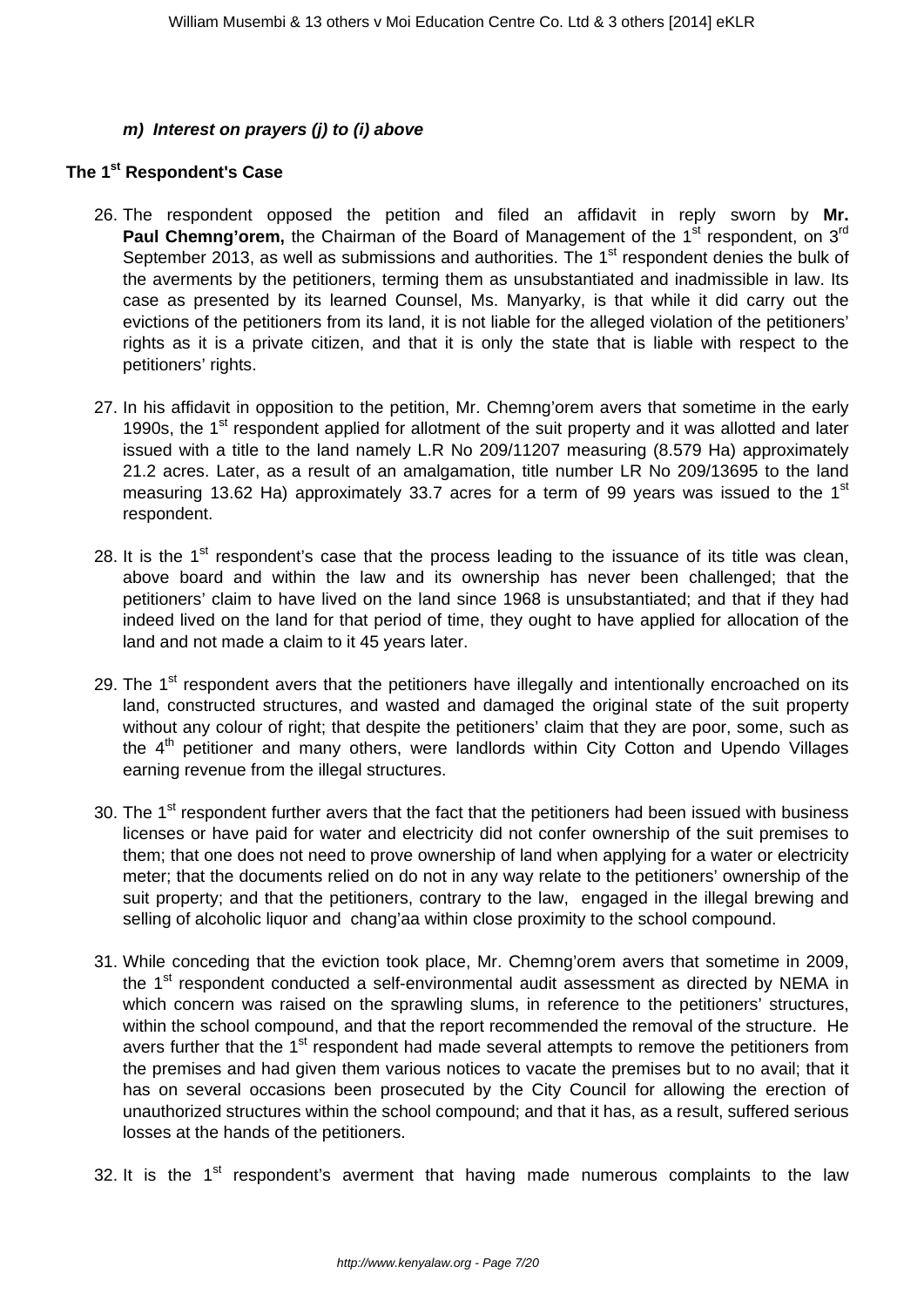enforcement authorities and the petitioners on the rising cases of crime and insecurity within the school and its environs, cases of dangerous armed criminals traced to the petitioners shanties, cases of selling alcoholic drinks and drugs within the school compound, the 1<sup>st</sup> respondent had no option but to have the petitioners removed from the premises to safeguard and protect the interest of the school going children. It avers that it used police officers to ensure law and order was maintained during the eviction process; that the eviction was therefore done within the confines of the law; and that it had followed international guidelines in removing the petitioners.

- 33. The respondent denies that any crimes were committed during the eviction process as this was impossible in the presence of police officers; that if any crimes were committed, then such crimes ought to have been reported to the police and that the allegations made with regard to the commissions of crimes can only be answered by the auctioneer. It is its case that the petitioners, knowing that the suit property did not belong to them, had all the opportunity to peacefully vacate from the suit land but did not make use of such opportunity; that the  $1<sup>st</sup>$  respondent is under no obligation to provide alternative settlement to the petitioners who are trespassers on its property; and that it was only protecting its fundamental right to ownership of property as provided for by Article 40 as read with Article 64 of the Constitution.
- 34. The 1<sup>st</sup> respondent further submitted that it has been wrongly sued as it has no capacity to meet the petitioners' claim. It contended that under Article 21, the fundamental rights alleged to have been violated are to be guaranteed by the state, and in the present circumstances, there is no horizontal application of the Bill of Rights. Ms. Manyarky submitted that the petitioners have not demonstrated breach on a balance of probability, relying in support on the decision in **Vitalis Lumiti & 55 Others vs Olaf Konner & 2 Others HCCC No 44 of 2012** and **Uhuru Kenyatta vs the Star Publication Ltd, Petition No 187 of 2012** where the court held that a claim for fundamental rights can only be brought against the state, not an individual.
- 35. It was also the  $1<sup>st</sup>$  respondent's contention that the petitioners have not disclosed how the  $1<sup>st</sup>$ respondent violated their rights; that the 1<sup>st</sup> petitioner had no authority from the 2<sup>nd</sup> - 11<sup>th</sup> petitioners to swear an affidavit on their behalf, and there is nothing in the list of petitioners to show that they come from City Cotton or Upendo village. It was its case that in the absence of a relationship between City Cotton and the  $1<sup>st</sup>$  petitioner, Mr Musembi, his depositions were pure hearsay and should not be relied on. It therefore prayed that the petition be dismissed with costs.

# **The 2nd and 3rd Respondent's Case**

- 36. Ms. Gitiri for the 2<sup>nd</sup> and 3<sup>rd</sup> respondents also joined in opposing the petition. She relied on grounds of opposition dated 10th June 2013, an affidavit in response sworn by **Mr. Dennis Omuko** on 17th August 2013 and submissions dated 17<sup>th</sup> February 2014.
- 37. In their grounds of opposition, the  $2^{nd}$  and  $3^{rd}$  respondent argue that the petition is frivolous, misconceived and otherwise an abuse of the court process, does not disclose any cause of action against the respondents, and does not disclose any constitutional violations or breaches by the respondents. They also argued that the orders sought by the petitioner are not tenable against them as no sufficient grounds have been advanced to warrant the grant of the orders.
- 38. In his affidavit sworn in opposition to the petition on  $7<sup>th</sup>$  August 2013, Mr. Dennis Omuko, the Officer Commanding Police Station at Langata Divisional Police Headquarters swears that Kindest Auctioneers brought a court order dated 24<sup>th</sup> April 2013 to the Provincial Police Officer's Office (PPO) directing the police to supervise the eviction exercise for the purpose of maintaining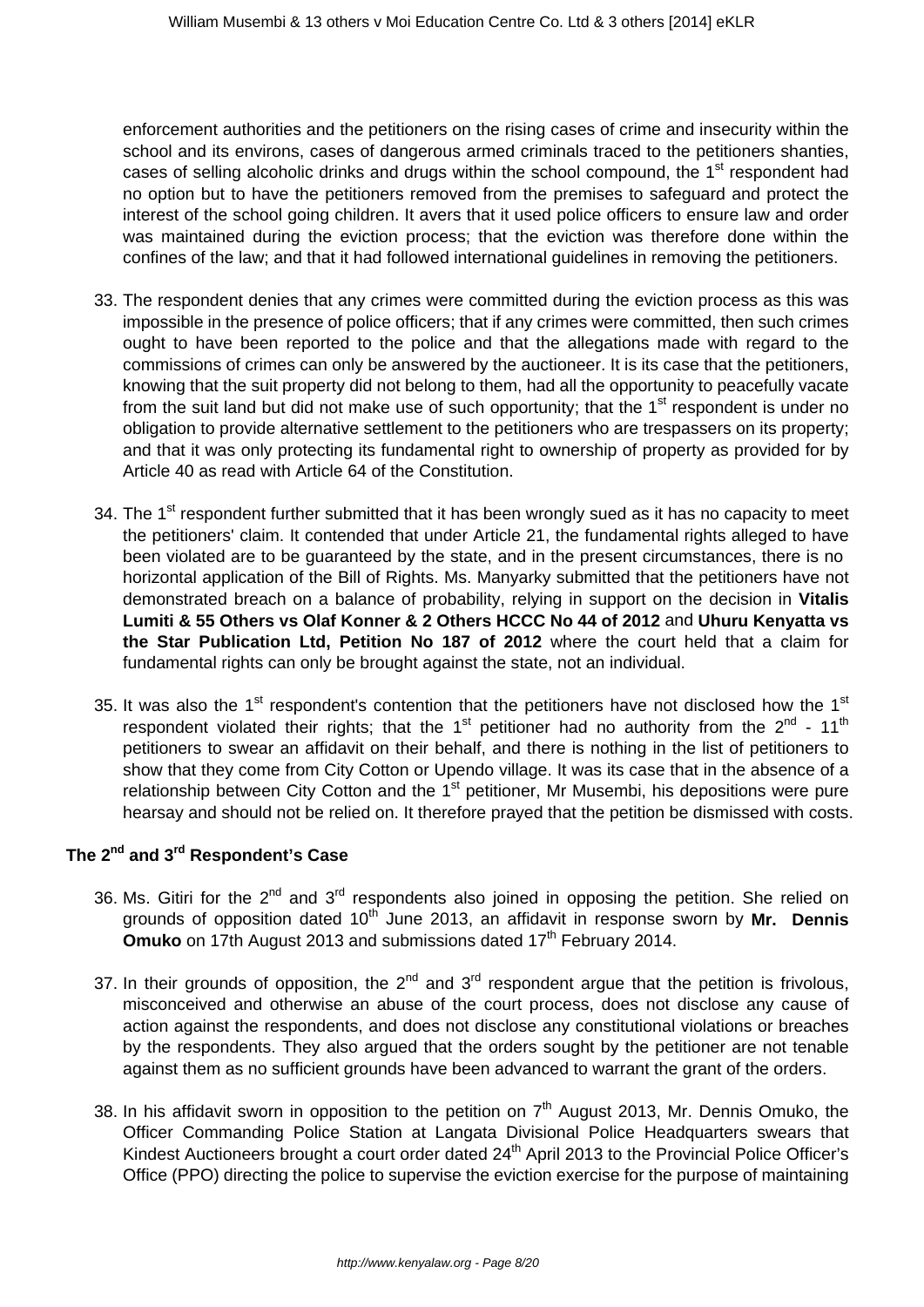law and order. A copy of the order dated  $24<sup>th</sup>$  April 2013 is annexed to his affidavit. He avers that the auctioneers paid for the private hire of police; that the order was served on the Officer in Charge, Langata Police Station, and the hire was approved by the PPO's office.

- 39. He concludes that the police provided security on  $10<sup>th</sup>$  May 2013, and the eviction was carried out peacefully. He deposes that the eviction was carried out by the auctioneers and that no report of malicious damage to property was reported; that the auctioneers then came to fence the land on  $17<sup>th</sup>$  Mav 2013 and in the process of so doing, those who had been evicted threw stones at them; and that the police were called in to maintain law and order, which they did.
- 40. Ms. Gitiri submitted that it is the duty of the police to maintain law and order under **section 24** of the **National Police Service Act**; that in the circumstances of this case, the police were acting on the court order annexed to the affidavit of Dennis Omuko; that there was a request for hire of 4 inspectors and 100 constables by Kindest Auctioneers to enforce the court order; and that the payment in respect thereof had been received and payment receipts in evidence of the hire of the police officers were attached in evidence. Ms. Gitiri drew attention to the deposition of Mr. Chemng'orem in which he deposed at paragraph 25 that the  $1<sup>st</sup>$  respondent had sought the services of the police.
- 41. It was her contention that the onus was on the petitioners, if they had doubts about the court order, to bring it to the attention of the court that issued it; that section 62 of the National Police Service Act exempts the police from liability for acts done in obedience to a court warrant or order; that section 107 and 109 of the Evidence Act had not been satisfied by evidence showing that the police acted unlawfully, and that therefore the averments by the petitioners remain mere allegations. It was also Ms. Gitiri's contention that no orders were sought against the  $2^{nd}$  and  $3^{rd}$ respondent, and she therefore prayed that the petition be dismissed as against them with costs.

# **Submissions in Reply**

42. In reply, Mr. Mureithi submitted that horizontal application of the Bill of Rights is anchored in Article 20 which provides that the Constitution binds all persons while Article 21 contains the positive obligations of the state. He distinguished the judicial authorities relied on by the 1<sup>st</sup> respondent as not being applicable to the present circumstances. Finally, with regard to the court order relied on by the 2<sup>nd</sup> respondent, it was Counsel's submission that it authorized distress for rent against two people, and therefore the provisions of section 62 of the National Police Act was not of assistance to the  $2^{nd}$  and  $3^{rd}$  respondents. According to Mr. Mureithi, the more appropriate section is section 104 of the National Police Service Act which provides for the use of police officers for private use, which use should be for public good and interest. It was his submission that rendering 300 Kenyans homeless cannot be in the public good.

#### **Analysis and Determination**

43. The fact of the eviction of the petitioners from the subject premises has not been disputed, nor is there doubt at whose behest it was carried out, the  $1<sup>st</sup>$  respondent having readily admitted that it evicted the petitioners, whom it refers to as trespassers, from its property. It is also not in dispute that the petitioners have been in occupation of the land in dispute. While the  $1<sup>st</sup>$  respondent disputes the petitioners' contention that they had been on the suit land since 1968, it concedes that they were on the land for some time, and that it has been making various attempts to evict them. In its own document the Self Environmental Audit Report (annexure **"PCK2")**, it concedes at paragraph 4.2 titled **"Sprawling Slums"** that the slums **"have sprawled to one**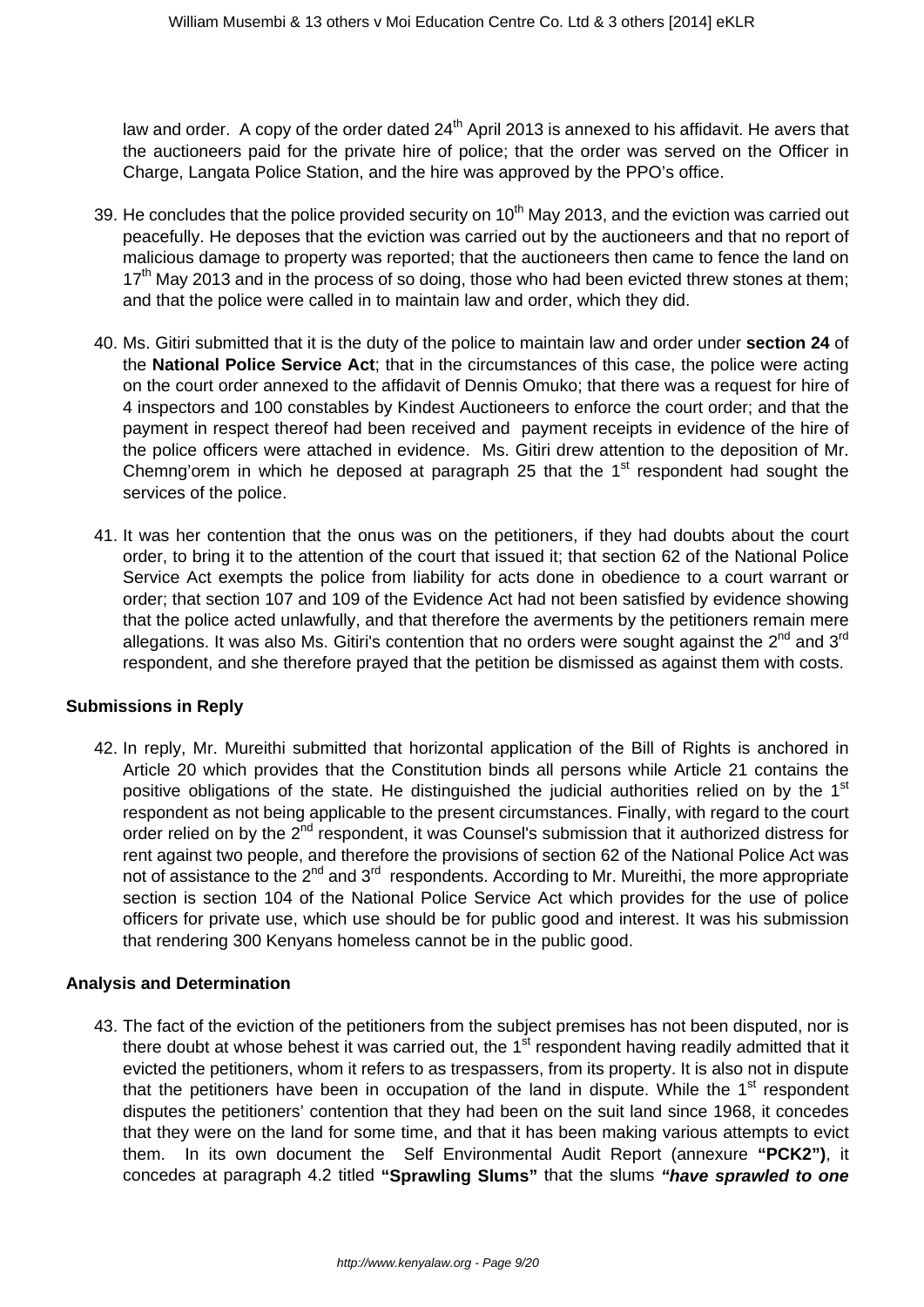**side of the school compound, occupying approximately 4 acres and housing over 1000 people. The housing units are of iron sheets with poor planning sanitation and space."** It is worth observing that the likelihood is that the petitioners were in the suit land as they allege, or at any rate long before its allocation to the respondents, for it is quite unlikely that the  $1<sup>st</sup>$ respondent would have allowed the invasion of its property by over 1000 people if it was already the owner of the property.

- 44. It is also common ground that the eviction was carried out in the presence of police officers, the only dispute being the exact reason for their presence during the eviction, and whether their actions were in consonance with their duties as officers of the state as provided under the National Police Service Act. While the  $2^{nd}$  and  $3^{rd}$  respondent allege that the eviction was on the basis of a court order issued in **Milimani Chief Magistrate's Court Civil Case No. 303 of 2013**, which they have annexed to the affidavit sworn in opposition to the petition, the  $1<sup>st</sup>$  respondent effectively disowns the said order, with Mr. Chemng'orem deposing that it is a stranger to the facts related to the alleged court order.
- 45. The petitioners allege violation of their rights under Articles 28, 29, 43, and the rights of children under Article 53 as well as the rights of the elderly guaranteed under Article 57 of the Constitution. They further allege violation of their right to information in that the demolitions and eviction were carried out without any notice or any information given to them regarding the intended demolition. It is also their claim that the title to the property was acquired illegally and irregularly by the 1<sup>st</sup> respondent, and they seek various orders with regard thereto, alleging that the  $1<sup>st</sup>$  respondent has no better title to the property than they have.

#### **Issues for Determination**

46. At the core of this petition is the question whether, in carrying out the eviction of the petitioners from land which admittedly the petitioners had no legal title to, the respondents violated the petitioners' rights as alleged. Should the court find a violation of these rights, the second consideration is the liability of the respondents. In this regard, the 1<sup>st</sup> respondent has contended that it is not, as a private entity, liable with regard to violation of the petitioners' fundamental rights. Finally, the court will consider the remedies, if any, that the petitioners are entitled to should it find in their favour.

#### **Applicable Law**

- 47. In considering this matter, I am guided by the provisions of the Constitution and the guarantees of rights contained therein. The Constitution imposes on the courts and other state organs the responsibility to ensure, in so far as is possible, that the rights and aspirations of citizens set out in the Constitution are realised.
- 48. Article 22 expands the rules of standing and allows any person to file a petition alleging that his rights or those of another, or indeed those of a group, have been violated or are threatened with violation. It provides as follows:

**"22. (1) Every person has the right to institute court proceedings claiming that a right or fundamental freedom in the Bill of Rights has been denied, violated or infringed, or is threatened.**

**(2) In addition to a person acting in their own interest, court proceedings under clause (1) may be instituted by––**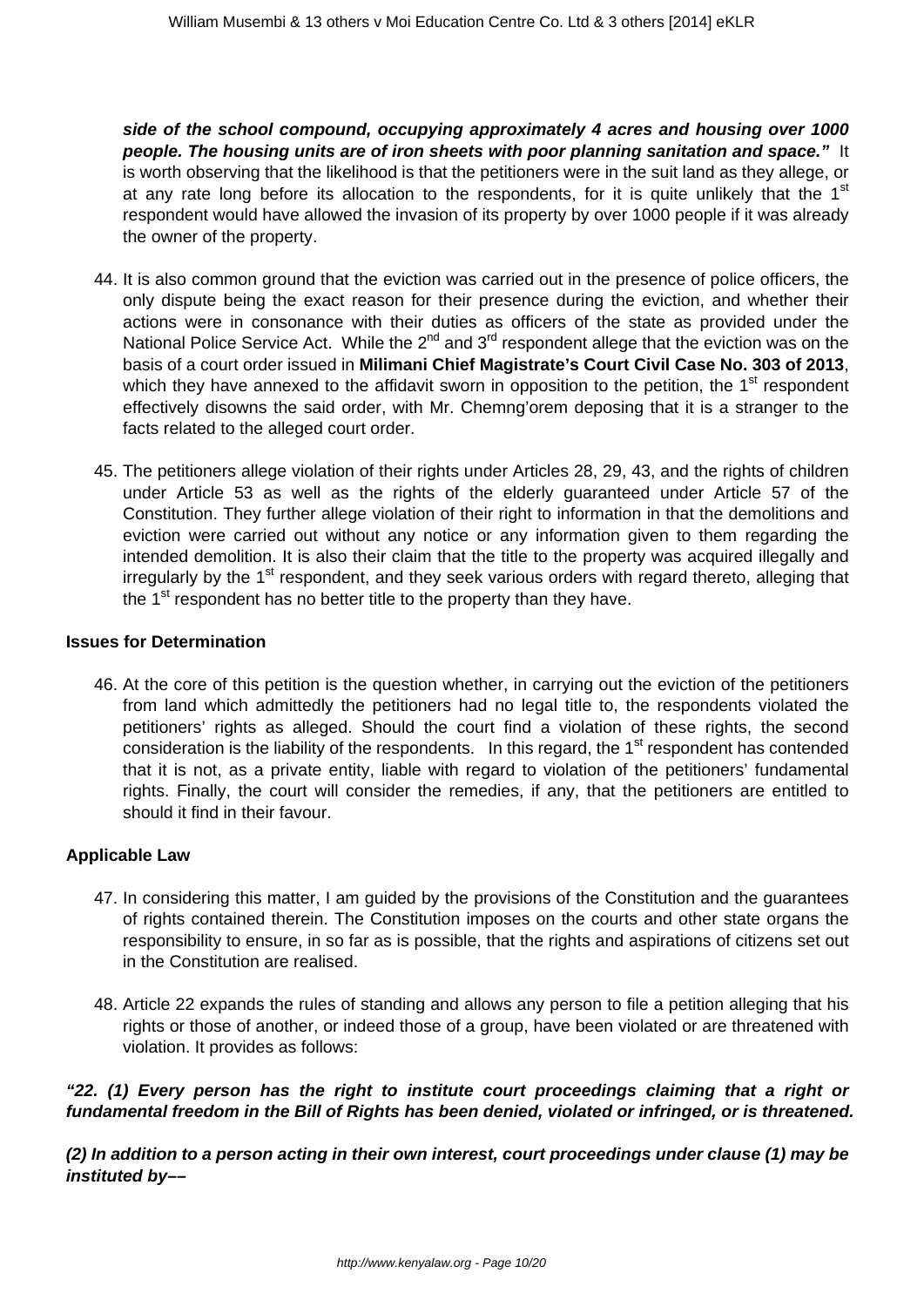- **(a) a person acting on behalf of another person who cannot act in their own name;**
- **(b) a person acting as a member of, or in the interest of, a group or class of persons;**
- **(c) a person acting in the public interest; or**
- **(d) an association acting in the interest of one or more of its members."**
	- 49. Article 22(3)(d) provides that in determining matters brought under Article 22, "**the court, while observing the rules of natural justice, shall not be unreasonably restricted by procedural technicalities."**
	- 50. Article 28 contains the constitutional guarantee to the right to human dignity. It provides that **"Every person has inherent dignity and the right to have that dignity respected and protected"** while Article 29 guarantees to everyone the right to freedom and security of the person.
	- 51. At Article 43, the Constitution guarantees to all social economic rights in the following terms:
- "**(1) Every person has the right—**

**(a) to the highest attainable standard of health, which includes the right to health care services, including reproductive health care;**

- **(b) to accessible and adequate housing, and to reasonable standards of sanitation;**
- **(c) to be free from hunger, and to have adequate food of acceptable quality;**
- **(d) to clean and safe water in adequate quantities;**
- **(e) to social security; and**
- **(f) to education."**
	- 52. Articles 53 and 57 contain specific guarantees of rights to children and older members of society respectively.
	- 53. As a state party to various international conventions and in keeping with the constitutional provisions at Article **2(5)** and **(6),** and in particular in compliance with its international obligations as a signatory to the International Covenant on Economic, Social and Cultural Rights, the state has committed itself to safeguard the rights of citizens to the rights set out in the Convention, including the right to housing and the other social economic rights set out in Article 43. Article 11 of the Convention states that

#### **'The States Parties to the present Covenant recognize the right of everyone to an adequate standard of living for himself and his family, including adequate food, clothing and housing, and to the continuous improvement of living conditions.'**

54. The state has also made specific policy pronouncements and commitments with regard to the right to housing. It committed itself, in **Sessional Paper No. 3 of 2004 On National Housing**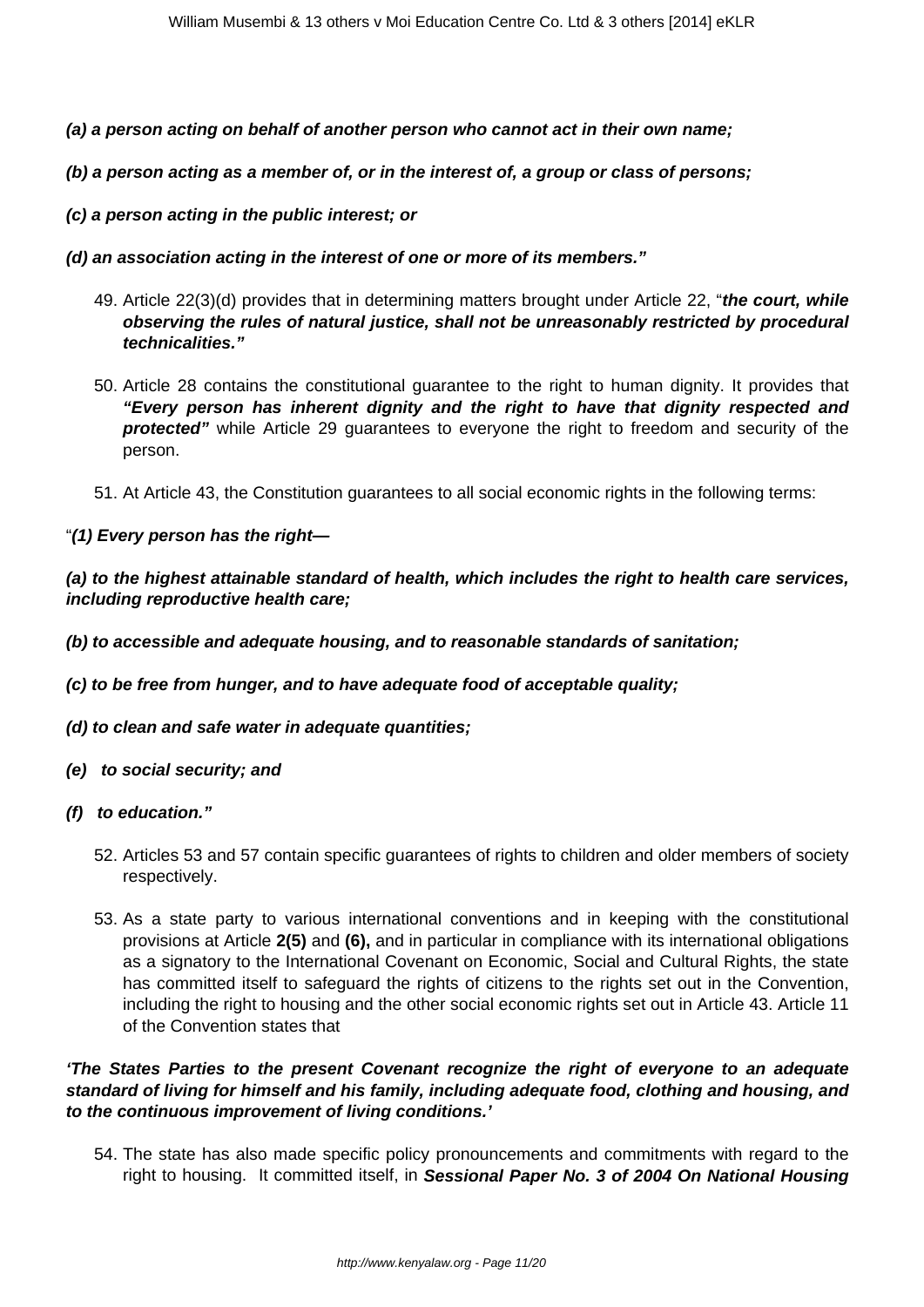**Policy for Kenya,** to the upgrading of slums and informal settlements as part of its housing policy for Kenya. Paragraphs 30-33 of the Housing Policy state as follows:

**30. Upgrading of slum areas and informal settlements will be given high priority. It will be undertaken with minimal displacement to cater for proper planning and provision of necessary infrastructure and related services. Appropriate upgrading measures will be instituted for existing slum areas taking into account key upgrading components that cover security of land tenure, provision of basic infrastructural facilities' and services improvement of housing structure and the social-economic status of the target community.**

**31. The Government will streamline acquisition of land for housing the poor, adopt appropriate tenure systems, planning standards to suit given slum settlements and prevent unwarranted destruction of existing housing stock and displacement of the residents. Upgrading will be integrated to take into account socio-economic activities that improve livelihoods of target communities.**

**32. The Government will also facilitate slum upgrading through integrated institutional framework that accommodates participatory approaches involving relevant stakeholders, particularly the benefiting communities while enhancing co-ordination at national level. Upgrading will take into account factors of ownership of land and structures, age of settlement, and affordability. Appropriate compensation measures will be instituted for disposed (sic) persons where necessary.**

**33. In order to improve the living conditions of a large proportion of the populations in urban areas, appropriate slum upgrading measures will be instituted for each slum/informal settlement, taking into account the above main components and factors. To further address proliferation of slums and informal settlements, the Government will ensure supply of minimally developed but incrementally upgradable low-cost housing.**

- 55. The state had made this commitment in the Sessional Paper in 2004, some six years before the promulgation of the Constitution, and nine years before the eviction of the petitioners. It had, as part of its obligations to citizens, committed itself to taking the specific policy measures enunciated in the policy to ensure that its citizens had access to housing.
- 56. While it is recognized that the state cannot provide housing to everyone at once, it is under a negative obligation not to deprive citizens of such shelter as they have through evictions and demolition of informal settlements and to protect them from deprivation by others. Where such evictions and demolitions are deemed necessary, the state and all persons are bound to observe certain procedural requirements on evictions. In General Comment No. 7, **"The right to adequate housing (Art.11.1): forced evictions: (20/05/97) CESCR,** the United Nations Office of the High Commissioner for Human Rights states as follows:

**15. Appropriate procedural protection and due process are essential aspects of all human rights but are especially pertinent in relation to a matter such as forced evictions which directly invokes a large number of the rights recognized in both the International Covenants on Human Rights. The Committee considers that the procedural protections which should be applied in relation to forced evictions include: (a) an opportunity for genuine consultation with those affected; (b) adequate and reasonable notice for all affected persons prior to the scheduled date of eviction; (c) information on the proposed evictions, and, where applicable, on the alternative purpose for which the land or housing is to be used, to be made available in reasonable time to all those**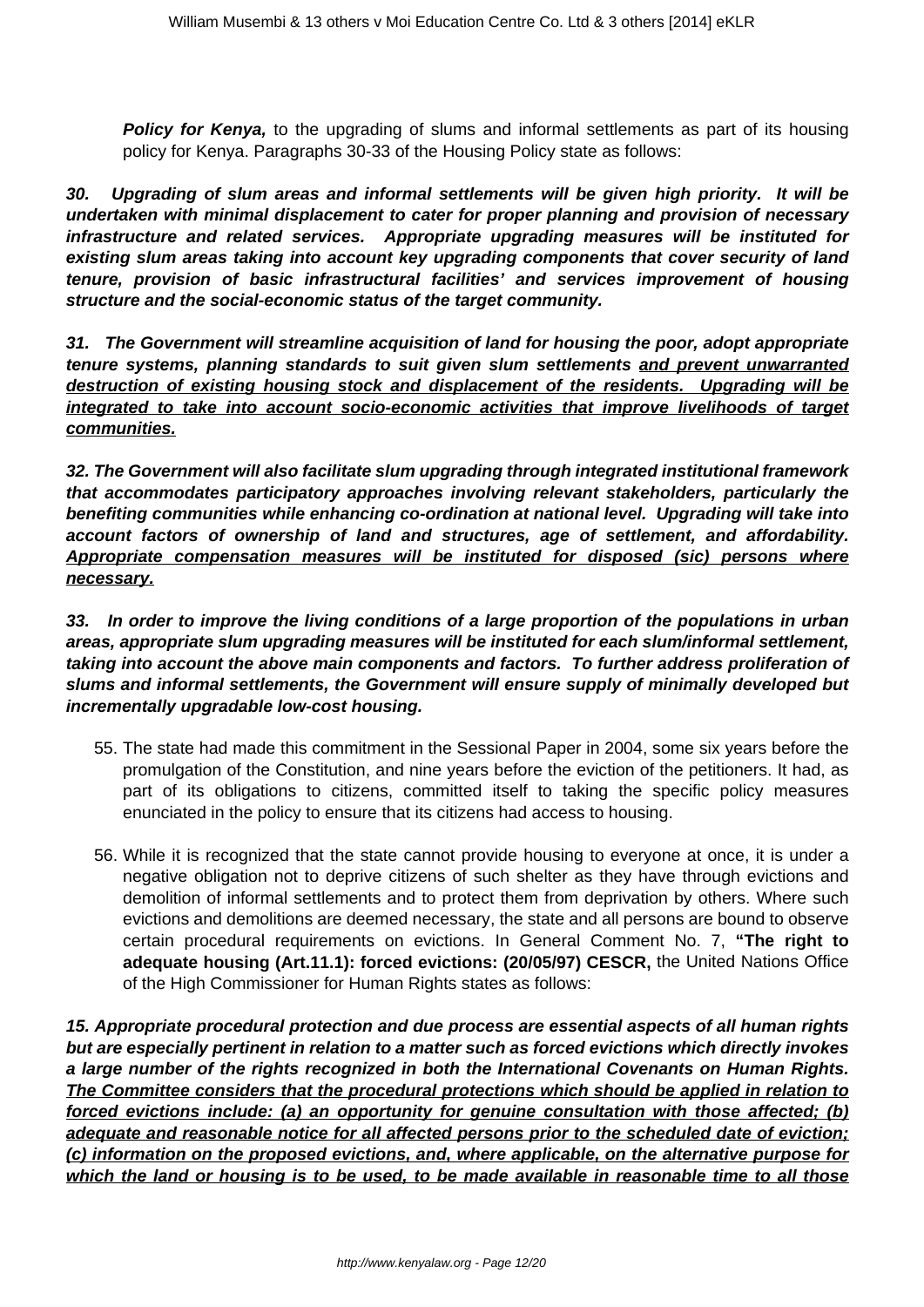**affected; (d) especially where groups of people are involved, government officials or their representatives to be present during an eviction; (e) all persons carrying out the eviction to be properly identified; (f) evictions not to take place in particularly bad weather or at night unless the affected persons consent otherwise; (g) provision of legal remedies; and (h) provision, where possible, of legal aid to persons who are in need of it to seek redress from the courts.** 

**16. Evictions should not result in individuals being rendered homeless or vulnerable to the violation of other human rights. Where those affected are unable to provide for themselves, the State party must take all appropriate measures, to the maximum of its available resources, to ensure that adequate alternative housing, resettlement or access to productive land, as the case may be, is available.** (Emphasis Added)

- 57. Finally, it is important to consider the application of the Bill of Rights, which the first respondent has argued does not apply to it as it is a private person. Article 2 (1) provides that **"This Constitution is the supreme law of the Republic and binds all persons and all State organs at both levels of government. "** Article 20(1) is couched in similar terms and provides that **"The Bill of Rights applies to all law and binds all State organs and all persons."** Further, the interpretation section of the Constitution contained at Article 260 defines a person as follows: **"person" includes a company, association or other body of persons whether incorporated or unincorporated".**
- 58. In its interpretation of the above provisions, this court has taken the view that the Bill of Rights applies both vertically-as against the state, and horizontally-against private persons, and that in appropriate cases, a claim for violation of a constitutional right can be brought against a private individual. Article 2(1) and 20(1) of the Constitution are clear that the Bill of Rights applies and binds all state organs and all persons-see the decision of the court in **Abdalla Rhova Hiribae & 3 Others -vs- The Hon Attorney General & 6 Others High Court Civil Case No. 14 of 2010; Law Society of Kenya –vs- Betty Sungura Nyabuto & Another Petition No. 21 of 2010 B.A.O & Another -vs- The Standard Group Limited & 2 Others Petition No. 48 of 2011** and **Duncan Muriuki Kaguuru & Another –vs- Baobab Beach Resort & Spa Ltd High Court Petition No. 233 of 2012.** Consequently, should the court be satisfied that in the circumstances of this case there was a violation of the rights of the petitioners by the respondents, then the 1<sup>st</sup> respondent would be liable along with the state for such violation.

#### **Preliminary Observations**

59. It is worth making, at the outset, certain observations with regard to the matters raised in this petition. First, there is an admission, frank and unapologetic, that the 1<sup>st</sup> respondent carried out the eviction of the petitioners from the subject land. At paragraphs 22-25 of his affidavit, Mr. Chemng'orem states as follows:

#### **22. That the 1st respondent has on several occasions been prosecuted by the city council for allowing the erection of unauthorized shanties/structures within the school compound and thus the school has suffered serious losses in the hands of the petitioners…**

**23. That the petitioners have failed to show any action taken by them in having their interest on the suit property registered and despite being fully aware that they do not have any legal interest in the suit premises they have from time to time been an obstacle to the 1st respondent's intention to carry out any developments and or having quiet enjoyment of the suit property.**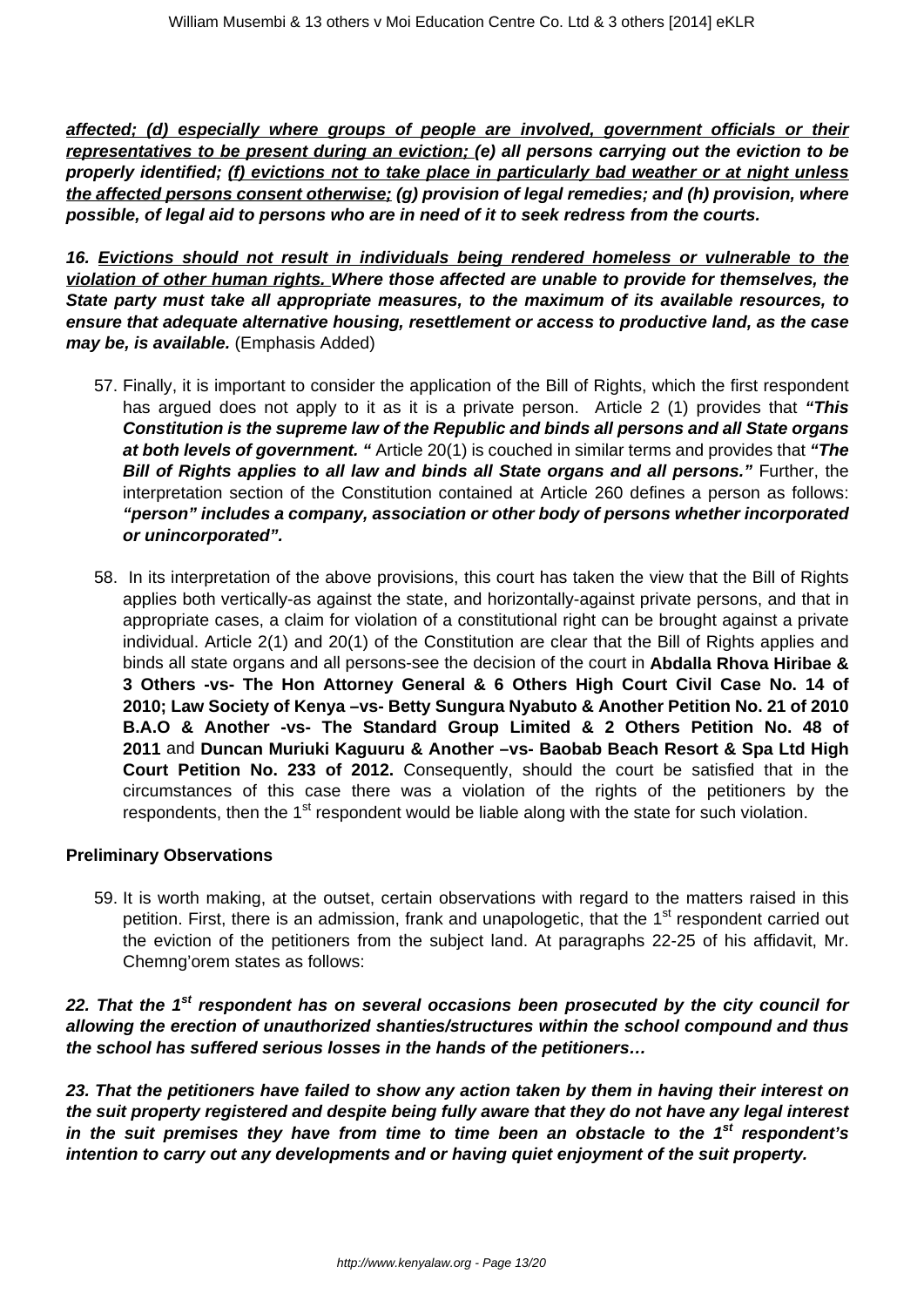**24. That having made numerous complaints to the law enforcement authorities and the petitioners on the rising cases of crime and insecurity within the school and its environs, cases of dangerous armed criminals traced to the petitioners shanties, cases of selling alcoholic drinks and drugs within the school compound, the 1st respondent had no option but to have the petitioners removed from the premises to safeguard and protect the interest of the school going children. Attached and marked "PKC5" are coloured photographs of bhang weed growing freely at the demolition site and administration police, area chief and the District Officer who were present at the site ordered for them to be uprooted and burnt.**

## **25. That the 1st respondent indulged (sic) the police officers to ensure law and order was maintained during the eviction process and was therefore done within the confines of the law."**

60. The 1<sup>st</sup> respondent does not contend that it had a court order to carry out the evictions. It even disowns the one on the basis of which the  $2<sup>nd</sup>$  respondent purports to have acted. Mr. Chemng'orem depones at paragraph 27, in answer to the petitioners' averments on the court order, as follows:

#### **"That the petitioners allegations raised in paragraph 17 to 19 of the affidavit sworn by William Musembi can only be answered by the auctioneer – Kangeri Wanjohi t/a Kindest Auctioneers who is not party to these proceedings as the 1st respondent is a stranger to the said proceedings and has no instructions to represent him in these proceedings."**

- 61. From the foregoing, it can be concluded that the eviction of the petitioners was not sanctioned by the law and authorised through a court order. From the  $1<sup>st</sup>$  respondent's averments and submissions, it seems to have had enough of the 'trespassers' on its land, and determined to evict them without bothering to go through a legal process. It did, however, seek to safeguard its actions, or at least ensure that there was no violence in the process of eviction: it hired police officers to oversee the eviction and the construction of a wall round the subject property once the petitioners had been removed from the land and their houses demolished.
- 62. It is true, as submitted by Ms. Gitiri, that police officers can be hired for private purposes. Section 104 of the National Police Service Act, Cap 84 of the Laws of Kenya, provides as follows with regard to private use of police officers:
	- **1. The Inspector-General may on application by any person, station an officer for duty at such place and for such period as the Inspector-General may approve.**
	- **2. Notwithstanding subsection (1), the Inspector-General shall only deploy an officer for private use for the protection of public good or interest.**
- **3. The monies paid for the private use of the police as specified in subsection (1) shall be paid to the Treasury.**
- **(4) The Inspector-General shall make regulations generally to give effect to this section.**
- 63. As pointed out by Mr. Mureithi, however, such hire of police officers for private use can only be done for **"protection of public good or interest**.' As the state organ charged with the responsibility of ensuring security and protecting citizens, the National Police Service is expected to be governed by the national values and principles of governance contained at Article 10 of the Constitution. Article 10(2) states that the national values and principles include **(a) patriotism,**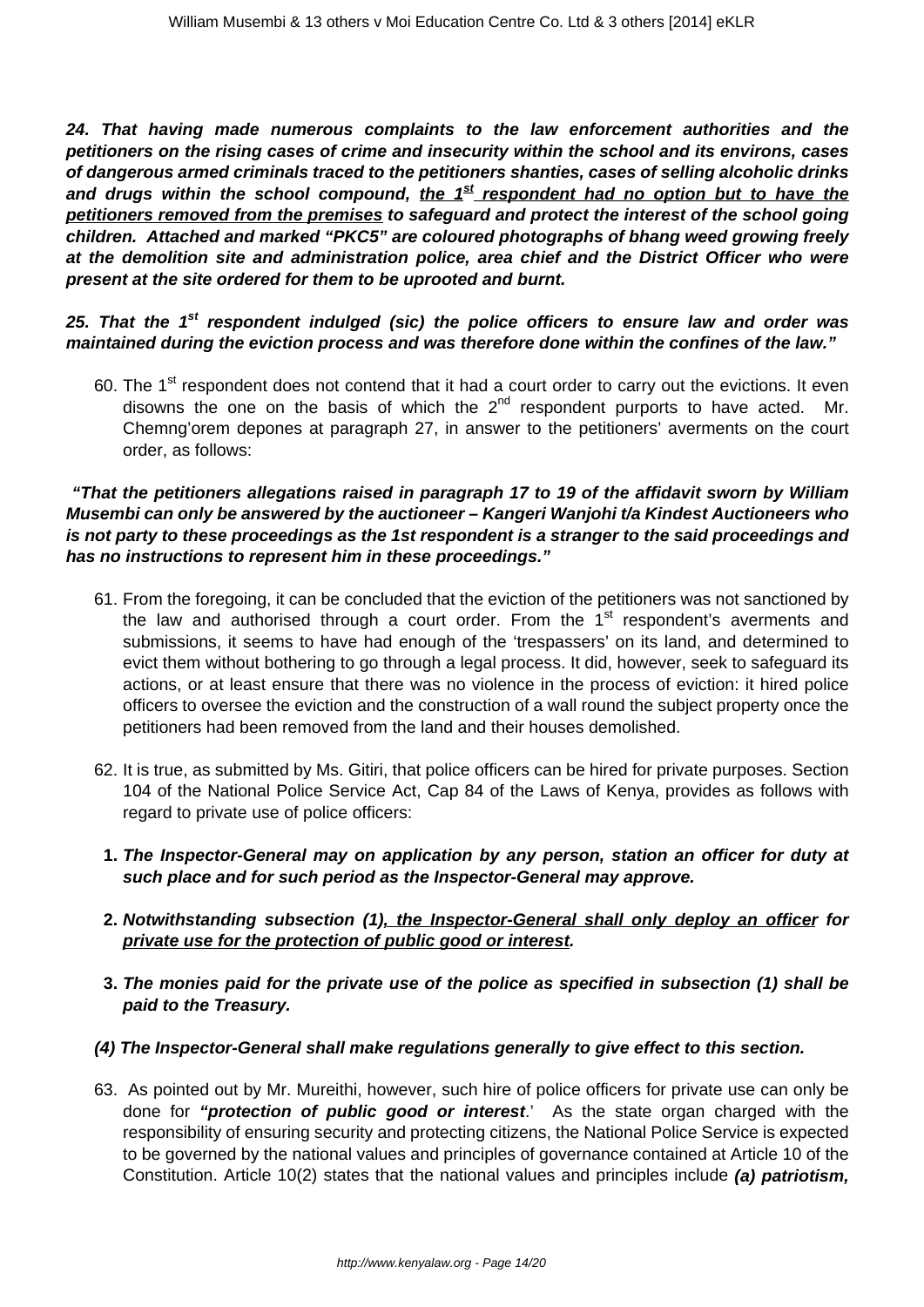**national unity, sharing and devolution of power, the rule of law, democracy and participation of the people; (b) human dignity, equity, social justice, inclusiveness, equality, human rights, non-discrimination and protection of the marginalized.."** Whichever way one looks at the actions of the 2<sup>nd</sup> respondent, it cannot be for the protection of public good or interest, upholding the rule of law, or protection of the marginalized, indeed it is downright improper and unlawful, to deploy police officers to assist in the eviction of an entire community without the sanction of a court of law.

- 64. Which brings me to the court order relied on by the  $2^{nd}$  and  $3^{rd}$  respondents. Aside from the fact that the 1<sup>st</sup> respondent has distanced itself from it, a perusal of the order makes it evident that it was not an eviction order, and could therefore not have formed a basis on which police officers, properly directed and properly exercising their powers, could have acted. The relevant parts of the order, which bears in the title the name of the auctioneer, Kangeri Wanjohi t/a Kindest Auctioneers, the 1<sup>st</sup> respondent, Moi Educational Centre, as landlord, and the two alleged tenants, Milcah Wanjiru and Elijah Memba, is in the following terms:
	- **1. THAT an order be and is hereby issued authorizing the OCS Langata Police Station to assist the Auctioneer KANGERI WANJOHI T/A KINDEST AUCTIONEERS and his agents to execute instructions to levy distress to the premises occupied by Tenants Milcah WANJIRU and ELIJAH MEMBA at L. R. No. 209/13695 along Mai Mahiu Road, Nairobi West, and remove the proclaimed moveable assets for the purpose of auctioneering them to recover the rent arrears amounting to Kshs. 960,000/= plus other incidental costs of the distress.**

## **2. THAT the officer in Charge, Langata Police Station to supervise the exercise for the purpose of maintaining Law and Order."**

- 65. Assuming it was an order genuinely issued by a court of law, it could only have been used to levy distress against the two people named in it. It would have been unlawful to evict even these two people on the basis of that order, let alone evicting the residents of two entire villages.
- 66. Further, the request by the auctioneer for 4 police inspectors and 100 police officers to effect the court order for distress for rent against the alleged tenants should have put the  $2^{nd}$  respondent on notice: such a large contingent of officers cannot possibly have been required to levy distress on one man and one woman. In the circumstances therefore, the acts of the respondents were unlawful and unjustified.
- 67. The petitioners have alleged violation of their constitutional rights as a result of the acts of the respondents which, as I have found above, were ipso facto unlawful. I will now turn to a consideration of the alleged violation of the petitioners' rights.

#### **Violation of Constitutional Rights**

68. It is, I believe settled that a party alleging violation of constitutional rights must demonstrate, with a reasonable degree of precision, the rights alleged to have been violated and the manner of violation-see **Anarita Karimi Njeru -vs- Republic** (supra); **Trusted Society of Human Rights Alliance -vs- the Attorney General & 5 Others, Petition No. 229 of 2012,** and **International Centre for Policy and Conflict -vs- Independent Electoral and Boundaries Commission Petition No. 398 of 2012.** It is therefore incumbent on the petitioners to demonstrate the violation of rights under Articles 28, 29, 35, 43, 53 and 57 of the Constitution. This, I believe, they have done.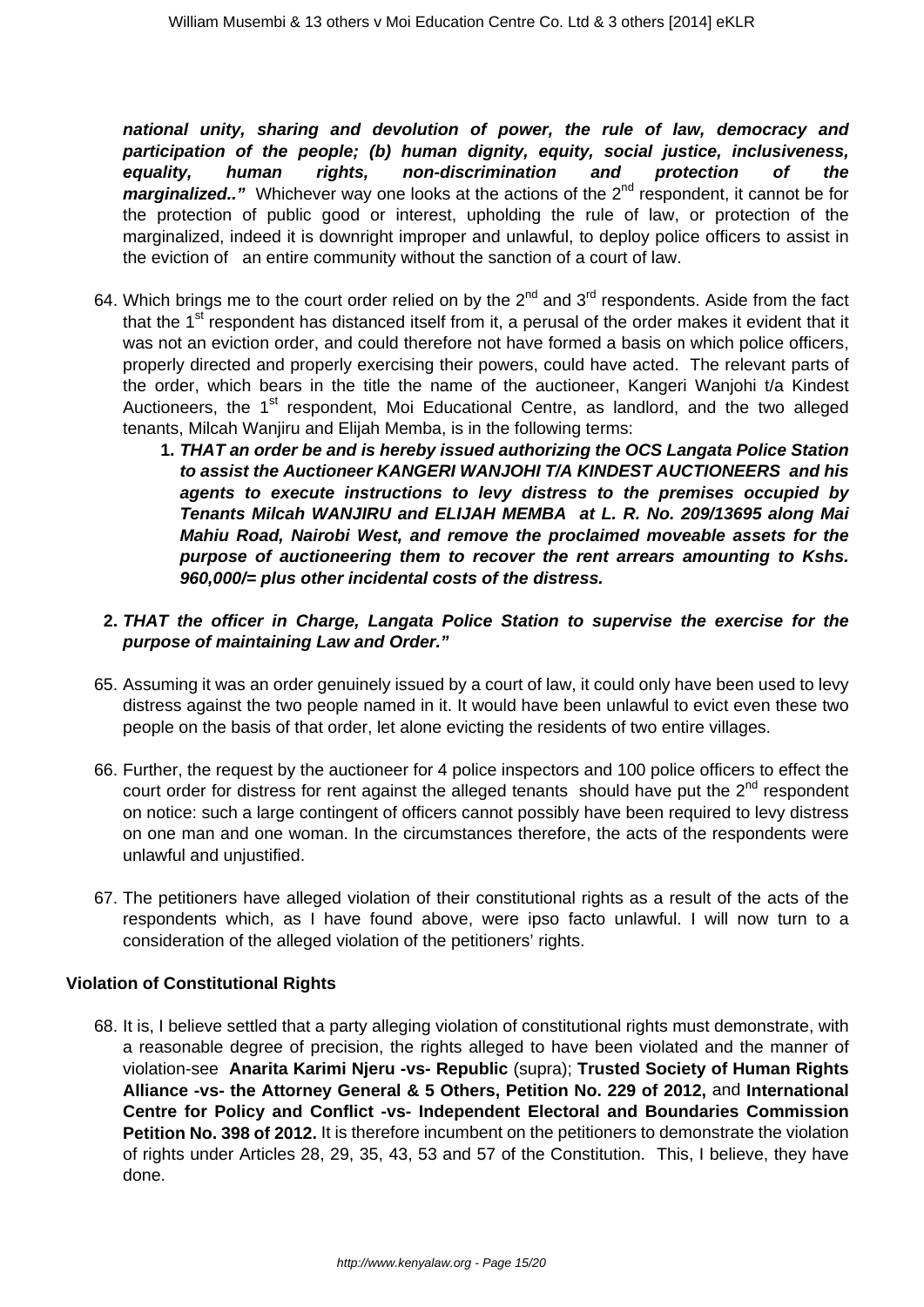- 69. It is undisputed that the eviction did take place as alleged, and that the petitioners were as a result removed from the place they knew as home. The petitioners allege that the eviction took place at 4.00. a.m, and that it was carried out violently by gangs of youth who demolished their homes and carried away their personal belongings. While the respondents deny that there was violence or commission of criminal acts, or that the petitioners' goods were carried away, they have not disputed the averment that the eviction took place, or that it took place in the early hours of the morning; or that at the end of it, all the petitioners' structures which had been erected on the subject land had been demolished and a wall erected around the premises.
- 70. The petitioners allege that there was no notice of the intended eviction given to them, and that after the first eviction on 10<sup>th</sup> May 2014, they wrote to the respondents through Kituo Cha Sheria asserting that no eviction could proceed without a court order, but that the evictions proceeded again on  $17<sup>th</sup>$  May 2013 and thereafter until all the residents of the village had been removed.
- 71. I have considered the documents annexed to the  $1<sup>st</sup>$  respondent's affidavit and found that the order authorized distress for rent against two people. It did not authorize the eviction of the two persons named therein, and certainly could not form the basis of the eviction of all the residents of the two villages. On the face of it therefore, the eviction of the petitioners was unlawful for having been carried out with no lawful order for its execution and with no notice given to the petitioners.
- 72. The issue of forced evictions and its resultant negative impact on the rights of those evicted has been considered in many decisions in this jurisdiction. In **Satrose Ayuma & 11 Others -vs- Registered Trustees of the Kenya Railways Staff Retirement Benefit Scheme & 2 Others Petition No. 65 of 2010, Lenaola J** found that the respondents had violated the petitioners' right to housing in the manner it had carried out the evictions, including the demolition of sanitary facilities and the wall to the premises occupied by the petitioners. In that case, the court cited with approval the position taken by the African Commission on Human and Peoples' Rights on the right to housing in Africa in the case of **The Social Economic Rights Centre & Centre for Economic and Social Rights vs Nigeria, Com. No.155/96 (2001)** where the Commission stated that:

**"Individuals should not be evicted from their homes nor have their homes demolished by public or private parties without judicial oversight. Such protection should include providing for adequate procedural safeguards as well as a proper consideration by the Courts of whether the eviction or demolition is just and equitable in the light of all relevant circumstances. Among the factors a Court should consider before authorising forced evictions or demolitions is the impact on vulnerable and disadvantaged groups. A Court should be reluctant to grant an eviction or demolition order against relatively settled occupiers without proper consideration or the possibility of alternative accommodation being provided. Forced evictions and demolitions of people's homes should always be measures of last resort with all other reasonable alternatives being explored, including mediation between the affected community, the landowners and the relevant housing authorities."** (Emphasis added.)

- 73. Clearly therefore, even had the sanction of the court been sought by the respondents, the interests of the petitioners would have been taken into consideration, and their eviction considered as a measure of last resort.
- 74. In the case of **Mitu Bell Welfare Society –vs- The Attorney General and Another High Court Petition No. 164 of 2011,** the court reached a similar conclusion on evictions and for reasons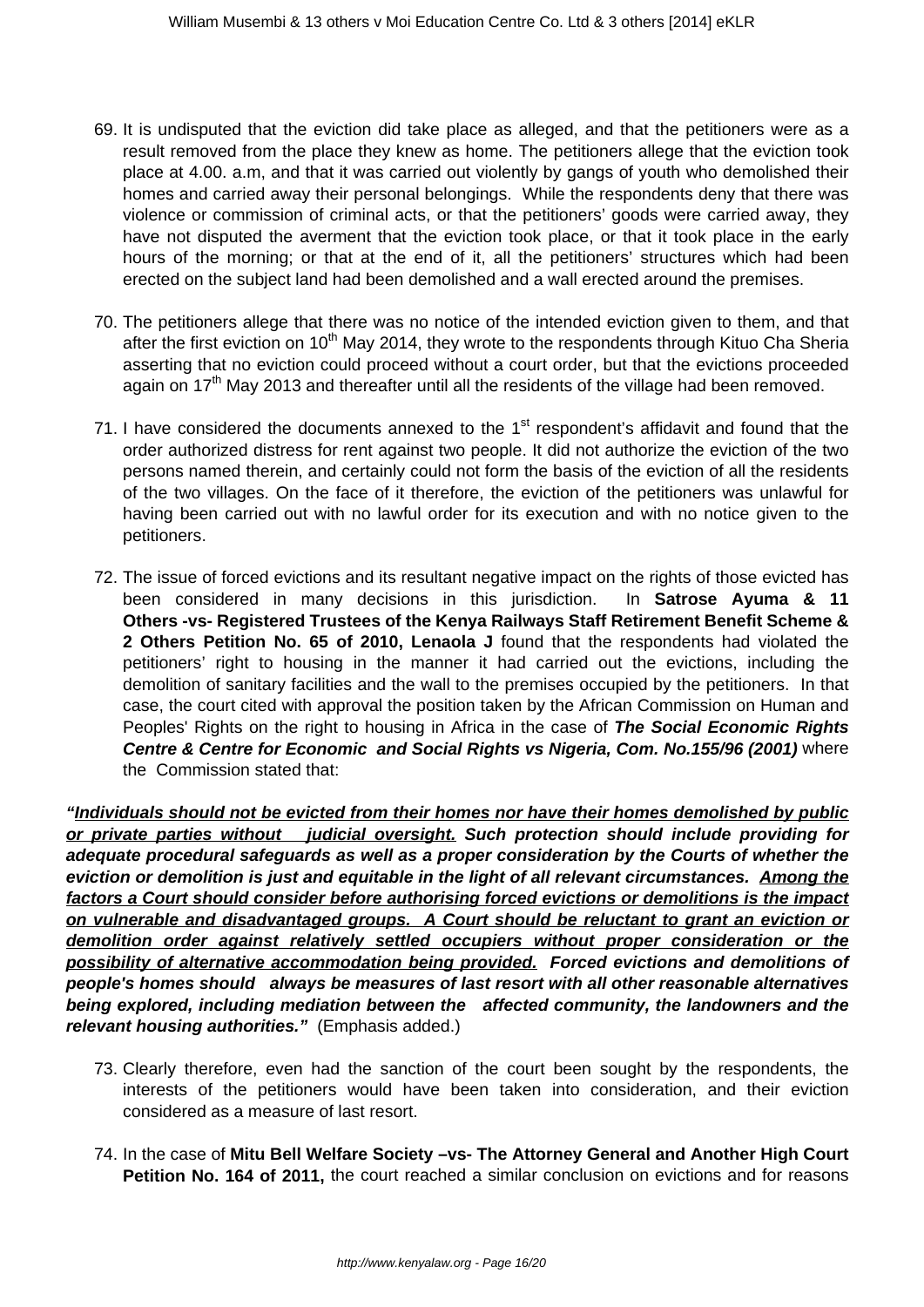similar to those reached by the court in the case of **Satrose Ayuma** (supra). The court observed at paragraph 54 to 56 of its judgment as follows:

**[54] Consequently, when the state or a state agency such as the 2nd respondent demolishes the homes of poor citizens such as the petitioners who live in informal settlements such as Mitumba village, when it does so after a seven day notice, without giving them alternative accommodation, it violates not only the rights of the petitioners but the Constitution itself and the obligations that it imposes on the state, both at Article 21 and 43, but also in the national values and principles of governance set out in Article 10 which include '(b) human dignity, equity, social justice, inclusiveness, equality, human rights, non-discrimination and protection of the marginalized.'**

**[55.] Article 43 of the Constitution imposes on the state a positive obligation to ensure access by its citizens to social economic rights, and as the respondents rightly argue, access to these rights is progressive, and is dependent on the availability of resources. However, Article 21(1) of the Constitution provides that:**

**'It is a fundamental duty of the State and every state organ to observe, respect, protect, promote and fulfil the rights and fundamental freedoms in the Bills of Rights.**

**[56] There is thus an obligation on the state to 'observe, respect, protect, promote and fulfil' socio-economic rights and in particular, the right to adequate and accessible housing. The duty to respect implies that the state has a duty to refrain from interfering directly or indirectly with the enjoyment of the right. In other words, the state not only has a positive duty to fulfil the rights guaranteed under Article 43 by taking positive steps to ensure access by citizens, but it also has a negative obligation not to do anything that impairs the enjoyment of these rights. Thus, with regard to the right to housing, it is violated when evictions and demolitions, as in the current case, are carried out, leaving citizens homeless…."**

- 75. Thus, even if, as alleged by the respondents, the petitioners were not the lawful owners of the property, they could not be lawfully evicted violently, in the wee hours of the morning, with no notice being given to them, and no alternative accommodation provided.
- 76. It is therefore somewhat redundant to ask whether the eviction of the petitioners resulted in a violation of their rights under the Constitution. Even the ordinary man in the street, confronted with the facts now before me, would answer the question in the affirmative.
- 77. It is acknowledged by the  $1<sup>st</sup>$  respondent that the petitioners had been residing in the villages for quite some time. The 1<sup>st</sup> respondent refers to them as trespassers. It also acknowledges that there were children resident in the two villages; and it can also be assumed, as is inevitable in every human community, that there were elderly persons and persons with disabilities. A list of elderly persons is in fact annexed to the petition.
- 78. An eviction of the nature undertaken by the respondents does not just violate the right to housing. Encompassed in a person's dwelling is their family life, their ability to take care of their children; their ability to live a secure and dignified life. When they are denied their shelter, their dignity, security, and privacy is impaired.
- 79. Unlike the birds of the air, men women and children whose dwellings have been demolished will not fly away and perch on a tree, and then begin to rebuild their nests afresh. As most of those evicted from informal settlements are often poor, they become homeless, join the ranks of the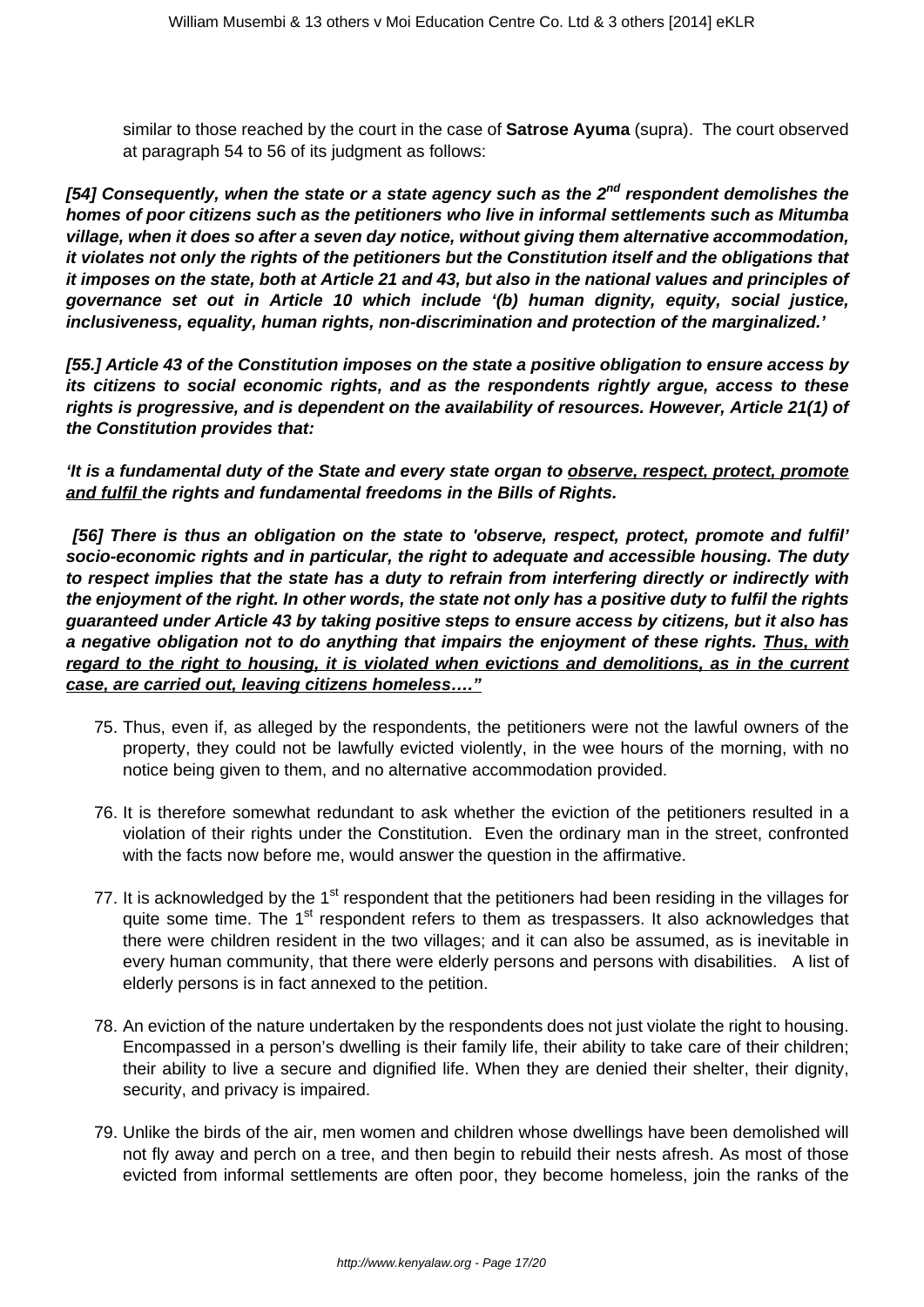dispossessed in the streets, or find another vacant piece of land to put up their shacks and continue with their precarious existence. Until the next eviction and demolitions.

- 80. In such circumstances, given the fact that, as recognized at Paragraph 5 of the 1993 **Vienna Declaration and Programme of Actions** adopted by the World Conference on Human Rights on 25<sup>th</sup> June 1993 stated in the Geneva **'All human rights are universal. indivisible and** interdependent and interrelated,' all the petitioners rights guaranteed in the Bill of Rights and which the state is under an obligation, under Article 21(1) **to observe, respect, protect, promote and fulfil,** are reduced to mere unattainable aspirations.
- 81. Article 19 (2) is clear on why it is necessary to recognize and protect human rights:

#### **"The purpose of recognising and protecting human rights and fundamental freedoms is to preserve the dignity of individuals and communities and to promote social justice and the realisation of the potential of all human beings."**

- 82. It is therefore the finding of this court that by their actions which deprived the petitioners of their housing and rendered them homeless, the respondents did violate the petitioners' rights guaranteed under Articles 28, 29, 43, 53 and 57 of the Constitution.
- 83. The  $1<sup>st</sup>$  respondent has sought to justify its actions on the fact that it had made numerous complaints to the "**law enforcement authorities and the petitioners on the rising cases of crime and insecurity within the school and its environs",** as well as cases of **"dangerous armed criminals traced to the petitioners shanties."** It had also made complaints about the sale of alcoholic drinks and drugs within the school compound**.** It must be observed, first, that the responsibility of controlling crime and insecurity lies with the  $2<sup>nd</sup>$  respondent, not with the petitioners.
- 84. Secondly, the fact that the petitioners had to live in shanties and shacks cannot be blamed on them. It is a reflection of the state's failure to meet its obligations to work towards the progressive realization of citizens' right to safe and adequate housing. That the state defends the eviction of the petitioners, that it stands guard as the petitioners are evicted, and has not even deigned to proffer any plan or policy for their resettlement or housing, demonstrates its abject failure and that of its organs and officers to internalize and implement its obligations under the Constitution.

#### **Disposition**

- 85. Having found that the respondents violated the petitioners' constitutional rights, it follows that the 1<sup>st</sup> respondent is liable for such violation, even though it is a private person, as the Bill of Rights applies both vertically and horizontally. The state is also liable for the acts of the officers under the  $2<sup>nd</sup>$  respondent who used their statutory power, not to protect the marginalized in society, such as the petitioners, but to assist the  $1<sup>st</sup>$  respondent to deprive the petitioners of even the little that they had.
- 86. The petitioners have prayed for a variety of orders. They seek a declaration that the  $1<sup>st</sup>$ respondent unlawfully, illegally and/or irregularly acquired the suit land LR No 209/11207 Nairobi and has no legal title to the property. They also seek other orders consequent to the said declaration. I am, however, not in a position to issue orders in relation to the legality or otherwise of the 1<sup>st</sup> respondent's title. The determination of that issue is, I believe, best left to the National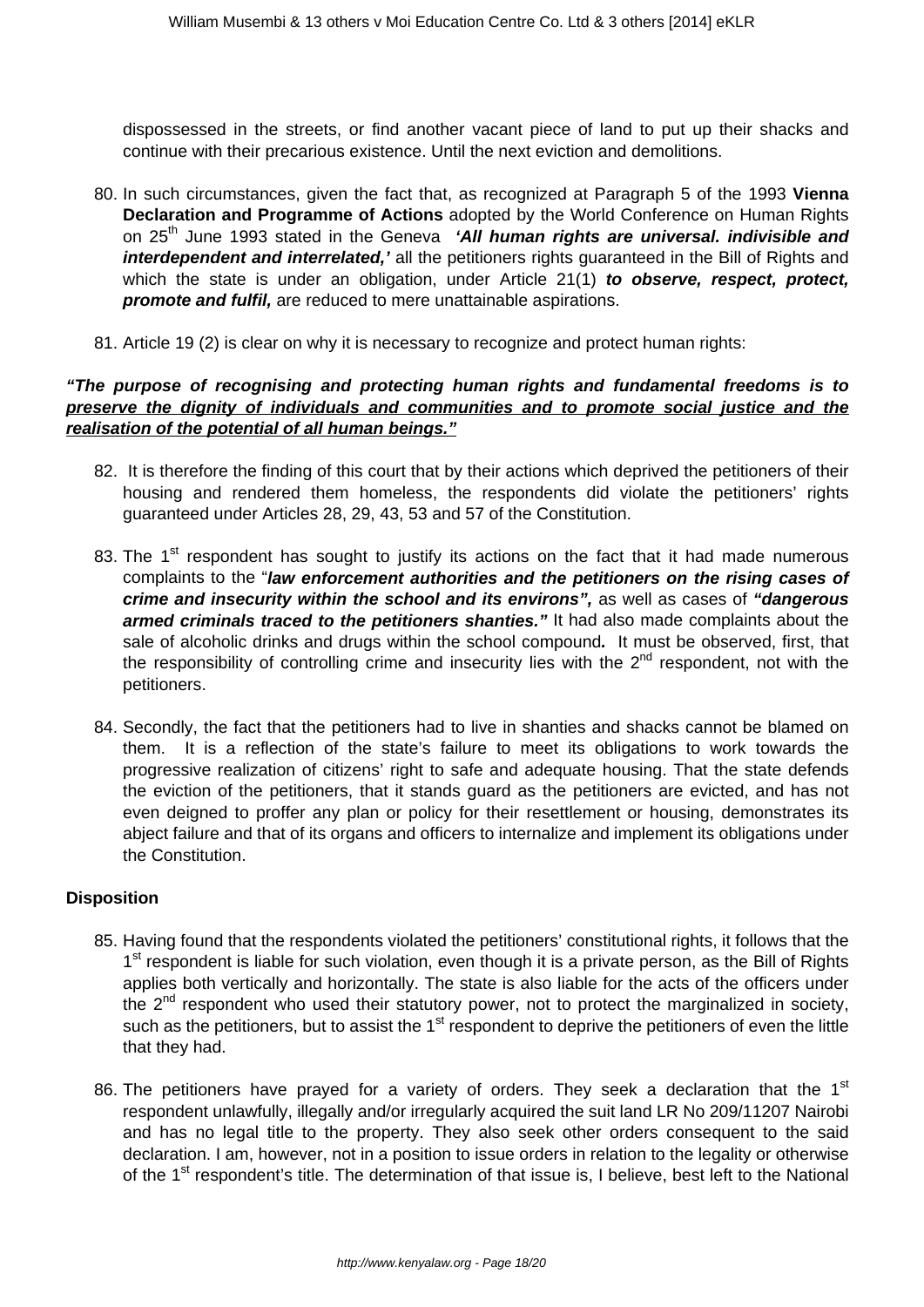Land Commission or a court of law seized of that particular matter which can call for the relevant evidence and examine all such documents pertaining to the allocation of the land to the  $1<sup>st</sup>$ respondent as it deems necessary for it to establish the validity or otherwise of the title.

- 87. I do find, however, that the petitioners are entitled to, and I issue, the following declarations:
	- i. That the demolition of the petitioners' houses and their forced eviction by the 1<sup>st</sup>, **2 nd and 3rd respondents without provision of alternative land or shelter is a violation of their fundamental right to inherent human dignity, security of the person, and to accessible and adequate housing;**
- **ii. That the demolition of the petitioners' houses without according their children alternative shelter or accommodation is a violation of the fundamental rights of children guaranteed by Article 53 of the Constitution;**
- **iii. That the said eviction and demolition of the petitioners' houses was a violation of the rights of elderly persons guaranteed by Article 57 of the Constitution.**
- 88. The petitioners have also sought general and exemplary damages for violations of their fundamental rights. In light of my findings above, I believe that they are entitled to damages for the said violations. An award of damages will not make up entirely for the violation of the petitioners' rights, nor for the disruption of their lives and the affront to their dignity that the acts of the respondents occasioned. However, it will hopefully serve as a reminder to the 1<sup>st</sup> respondent that it is not so privileged as to have an unfettered right to violate the rights of the poor.
- 89. With regard to the state, it is important for its officers to remember that its cardinal duty and the duty of all its officers is to safeguard the rights of all, without discrimination, but particularly so, the rights of the vulnerable in society, the poor, children, the elderly and persons with disability. Its officers should never be used to carry out the unlawful acts of any citizen, however powerful.
- 90. The 1<sup>st</sup>respondent is the author of the unlawful acts that led to the violation of the petitioners' rights. The state, through the National Police Service, chose to aid the 1<sup>st</sup> respondent against the interests of the petitioners, poor marginalised residents of the two informal settlements. In the circumstances, I believe that they should bear liability for the violation of the petitioners' rights.
- 91. I therefore make orders as follows:
	- i. The 1<sup>st</sup> respondent shall pay a sum of **Kenya Shillings One Hundred and Fifty Thousand (Kshs 150,000)** to each of the petitioners in the consolidated petitions.
	- ii. The state shall pay to each of the petitioners the sum of **Kenya Shillings One Hundred Thousand (Kshs 100,000)**.
- iii. The petitioners shall also have interest on damages in (i) and (ii) above from the date of judgment until payment in full.
- iv. The petitioners shall also have the costs of the consolidated petition.

# **Dated, Delivered and Signed at Nairobi this 14th day of October 2014**

**MUMBI NGUGI**